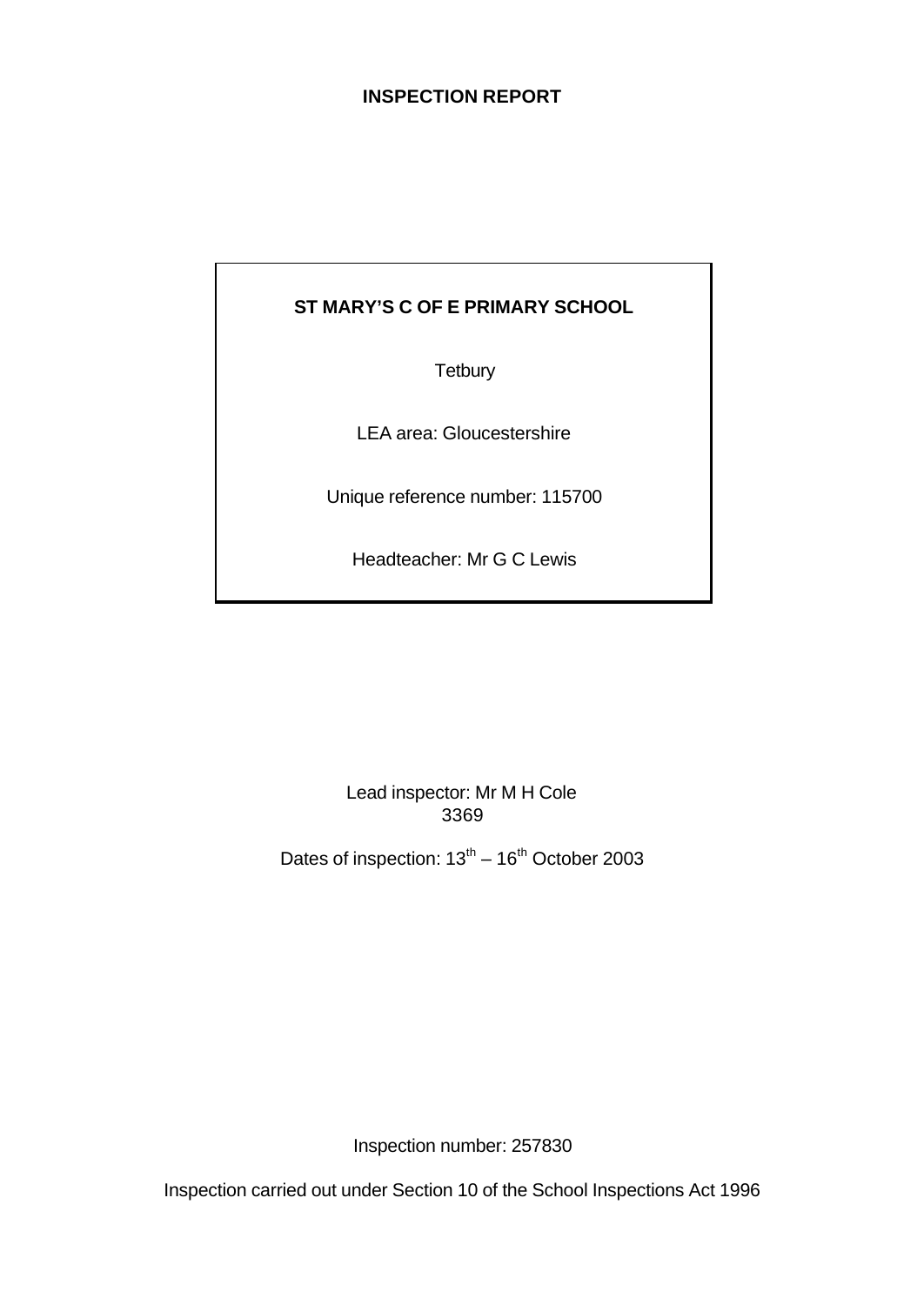#### © Crown copyright 2003

This report may be reproduced in whole or in part for non-commercial educational purposes, provided that all extracts quoted are reproduced verbatim without adaptation and on condition that the source and date thereof are stated.

Further copies of this report are obtainable from the school. Under the School Inspections Act 1996, the school must provide a copy of this report and/or its summary free of charge to certain categories of people. A charge not exceeding the full cost of reproduction may be made for any other copies supplied.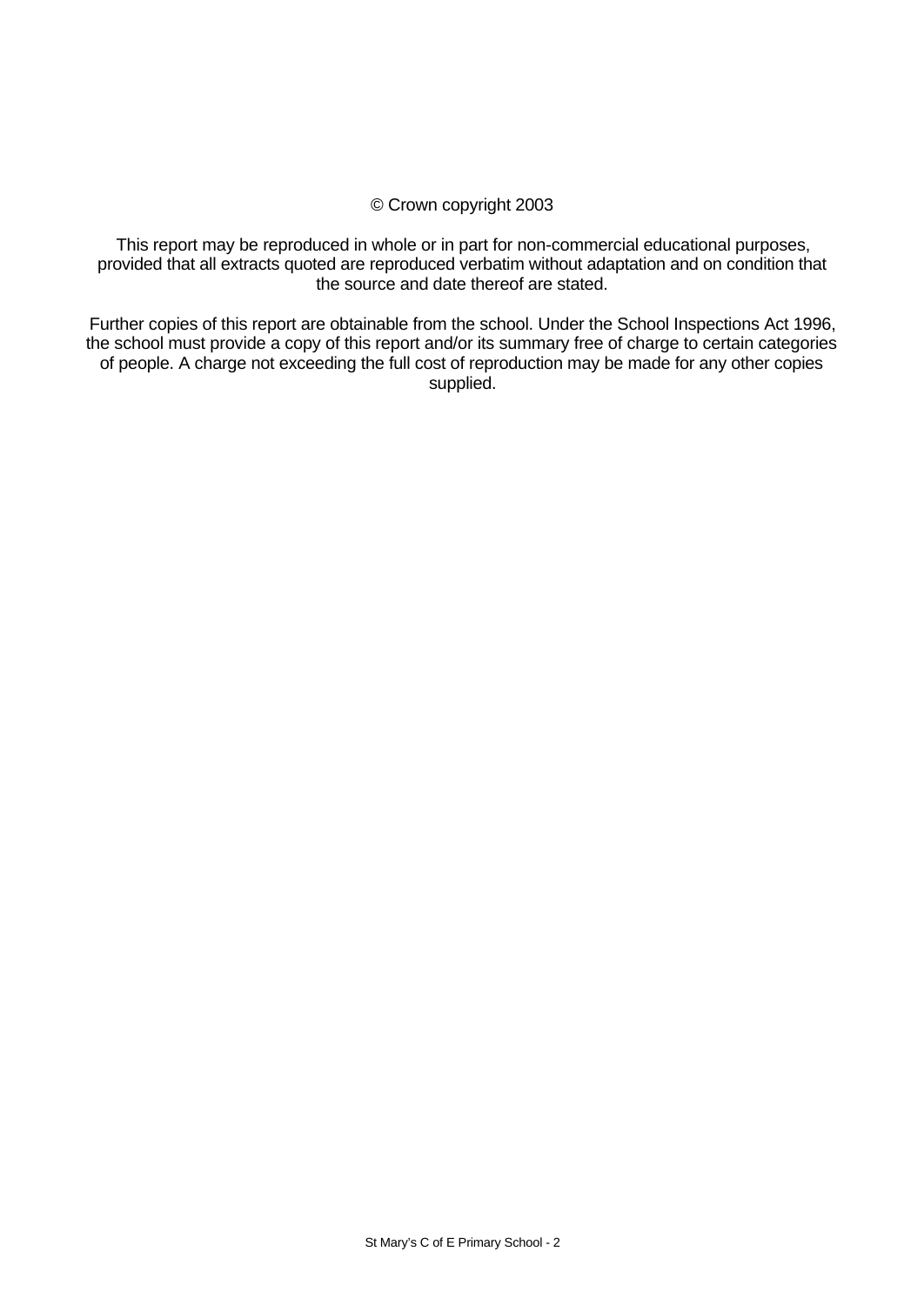# **INFORMATION ABOUT THE SCHOOL**

| Type of school:              | Primary                    |
|------------------------------|----------------------------|
| School category:             | Voluntary aided            |
| Age range of pupils:         | 4 to 11 years              |
| Gender of pupils:            | Mixed                      |
| Number on roll:              | 353                        |
| School address:              | St Mary's Road<br>Tetbury  |
| Postcode:                    | Gloucestershire<br>GL8 8BW |
| Telephone number:            | 01666 502275               |
| Fax number:                  | 01666 505965               |
| Appropriate authority:       | The governing body         |
| Name of chair of governors:  | Mr R Waldram               |
| Date of previous inspection: | March 1998                 |

# **CHARACTERISTICS OF THE SCHOOL**

This large Church of England primary school educates 353 boys and girls aged from four to eleven years. It is the only state primary school in the small town of Tetbury. The attainments of pupils starting at the school and their social and economic circumstances vary widely but, overall, are a little above average. A very small number of pupils is of minority ethnic origin and uses English as an additional language. The proportion of pupils with special educational needs and the nature of their needs is broadly typical. The number of pupils entering or leaving the school other than at the usual time of admission and transfer is average.

The school has an Investor in People award (1994) and a Schools Achievement award (2003) for improved results in National Curriculum tests.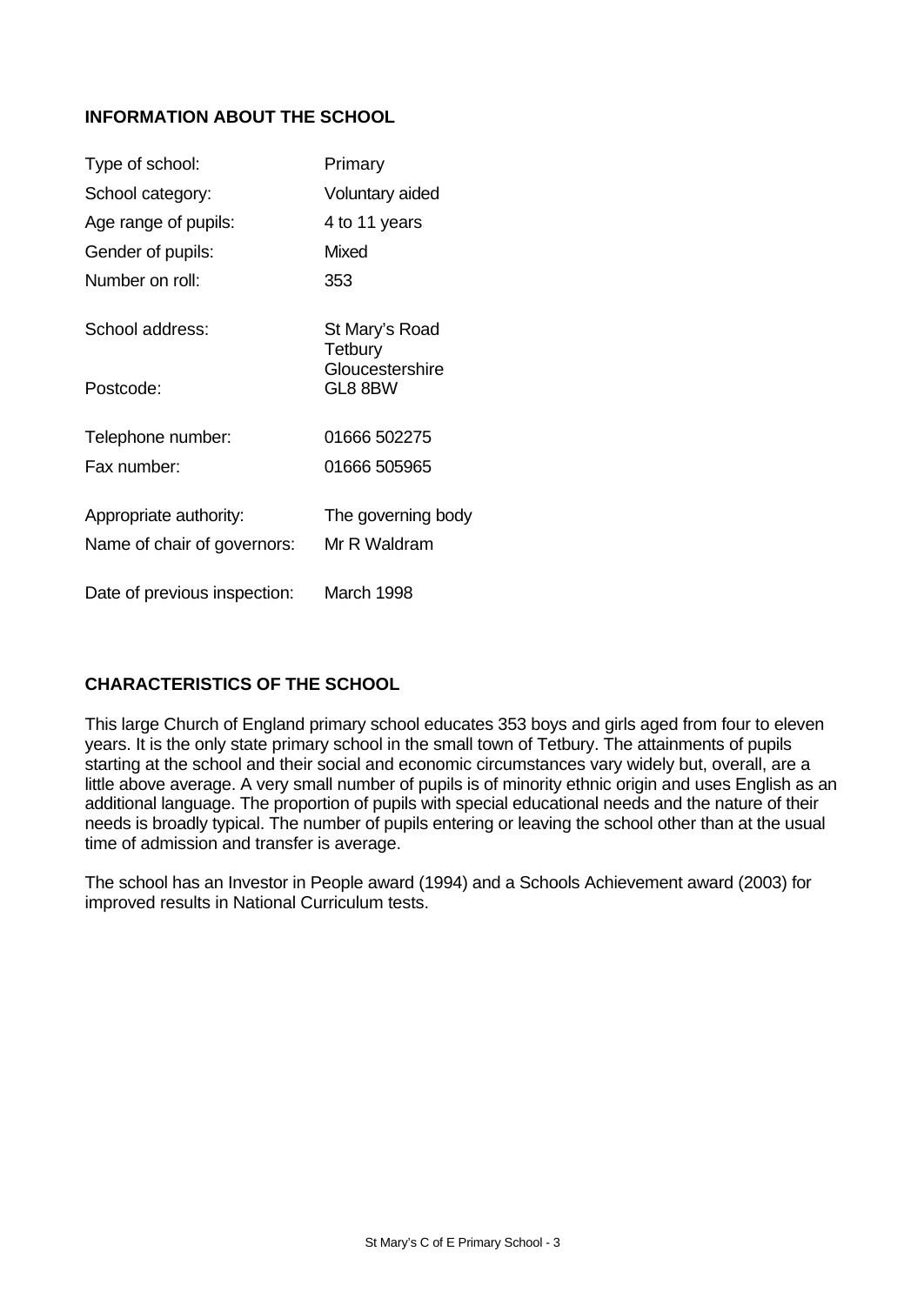# **INFORMATION ABOUT THE INSPECTION TEAM**

| Members of the inspection team |                | <b>Subject responsibilities</b> |                                             |
|--------------------------------|----------------|---------------------------------|---------------------------------------------|
| 3369                           | Mr M H Cole    | Lead inspector                  | Science                                     |
|                                |                |                                 | Information and communication<br>technology |
|                                |                |                                 | <b>Music</b>                                |
|                                |                |                                 | English as an additional language           |
| 19426                          | Mr C Farris    | Lay inspector                   |                                             |
| 23024                          | Ms S Whitehead | Team inspector                  | English                                     |
|                                |                |                                 | Geography                                   |
|                                |                |                                 | History                                     |
|                                |                |                                 | <b>Foundation Stage</b>                     |
| 28170                          | Mr I Chearman  | Team inspector                  | <b>Mathematics</b>                          |
|                                |                |                                 | Art and design                              |
|                                |                |                                 | Design and technology                       |
|                                |                |                                 | Physical education                          |
|                                |                |                                 | Special educational needs                   |

The inspection contractor was:

Bench Marque Limited

National Westminster Bank Chambers Victoria Street Burnham-on-Sea Somerset TA8 1AN

Any concerns or complaints about the inspection or the report should be made initially to the inspection contractor. The procedures are set out in the leaflet *'Complaining about Ofsted Inspections'*, which is available from Ofsted Publications Centre (telephone 07002 637833) or Ofsted's website (www.ofsted.gov.uk).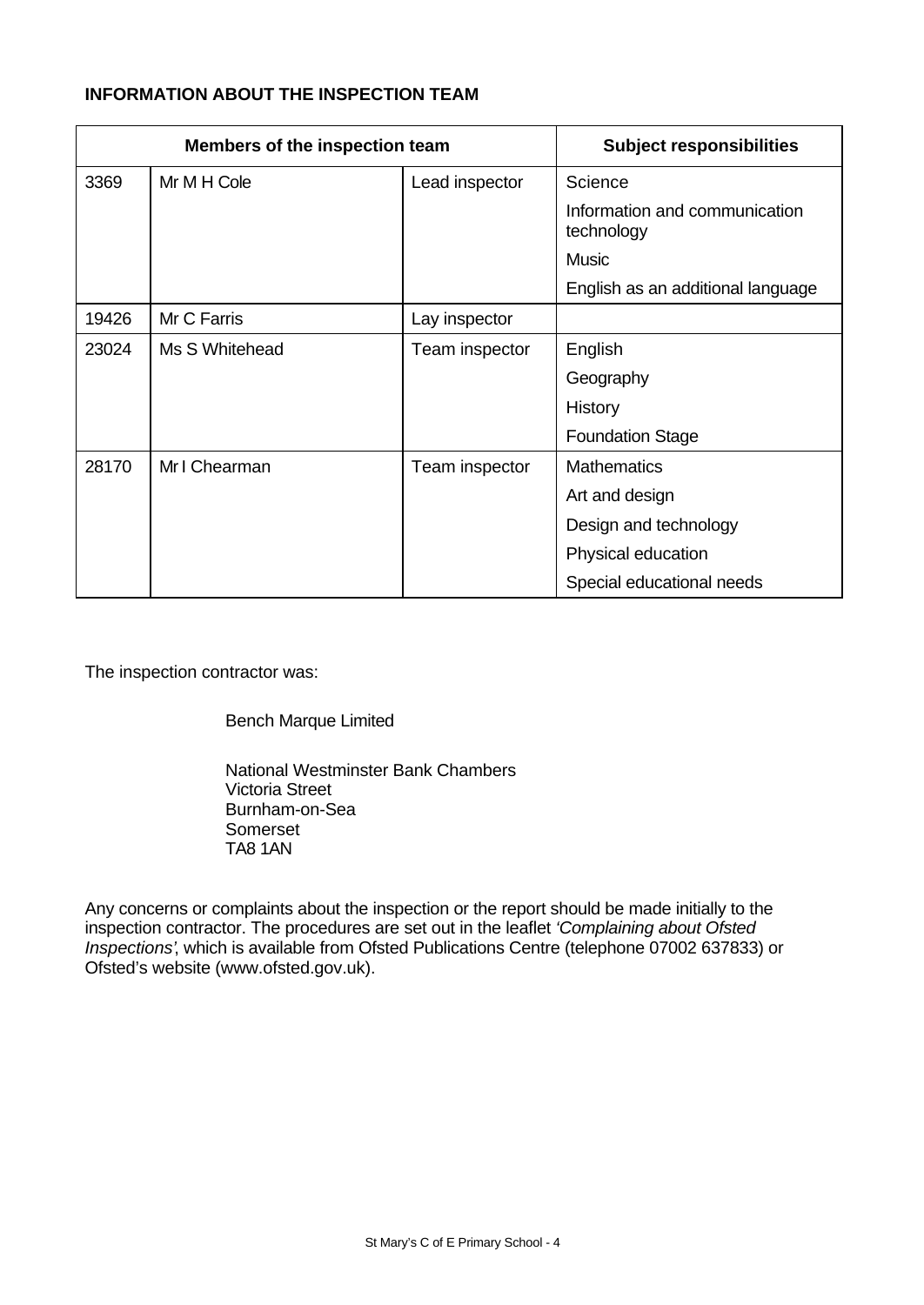# **REPORT CONTENTS**

|                                                                                                                                    | Page |
|------------------------------------------------------------------------------------------------------------------------------------|------|
| <b>PART A: SUMMARY OF THE REPORT</b>                                                                                               | 6    |
| <b>PART B: COMMENTARY ON THE MAIN INSPECTION FINDINGS</b>                                                                          |      |
| <b>STANDARDS ACHIEVED BY PUPILS</b>                                                                                                | 8    |
| Standards achieved in areas of learning and subjects                                                                               |      |
| Pupils' attitudes, values and other personal qualities                                                                             |      |
| <b>QUALITY OF EDUCATION PROVIDED BY THE SCHOOL</b>                                                                                 | 11   |
| Teaching and learning<br>The curriculum<br>Care, guidance and support<br>Partnership with parents, other schools and the community |      |
| <b>LEADERSHIP AND MANAGEMENT</b>                                                                                                   | 15   |
| <b>PART C: THE QUALITY OF EDUCATION IN AREAS OF LEARNING AND</b><br><b>SUBJECTS</b>                                                | 17   |
| AREAS OF LEARNING IN THE FOUNDATION STAGE                                                                                          |      |
| <b>SUBJECTS IN KEY STAGES 1 AND 2</b>                                                                                              |      |
| PART D: SUMMARY OF THE MAIN INSPECTION JUDGEMENTS                                                                                  | 29   |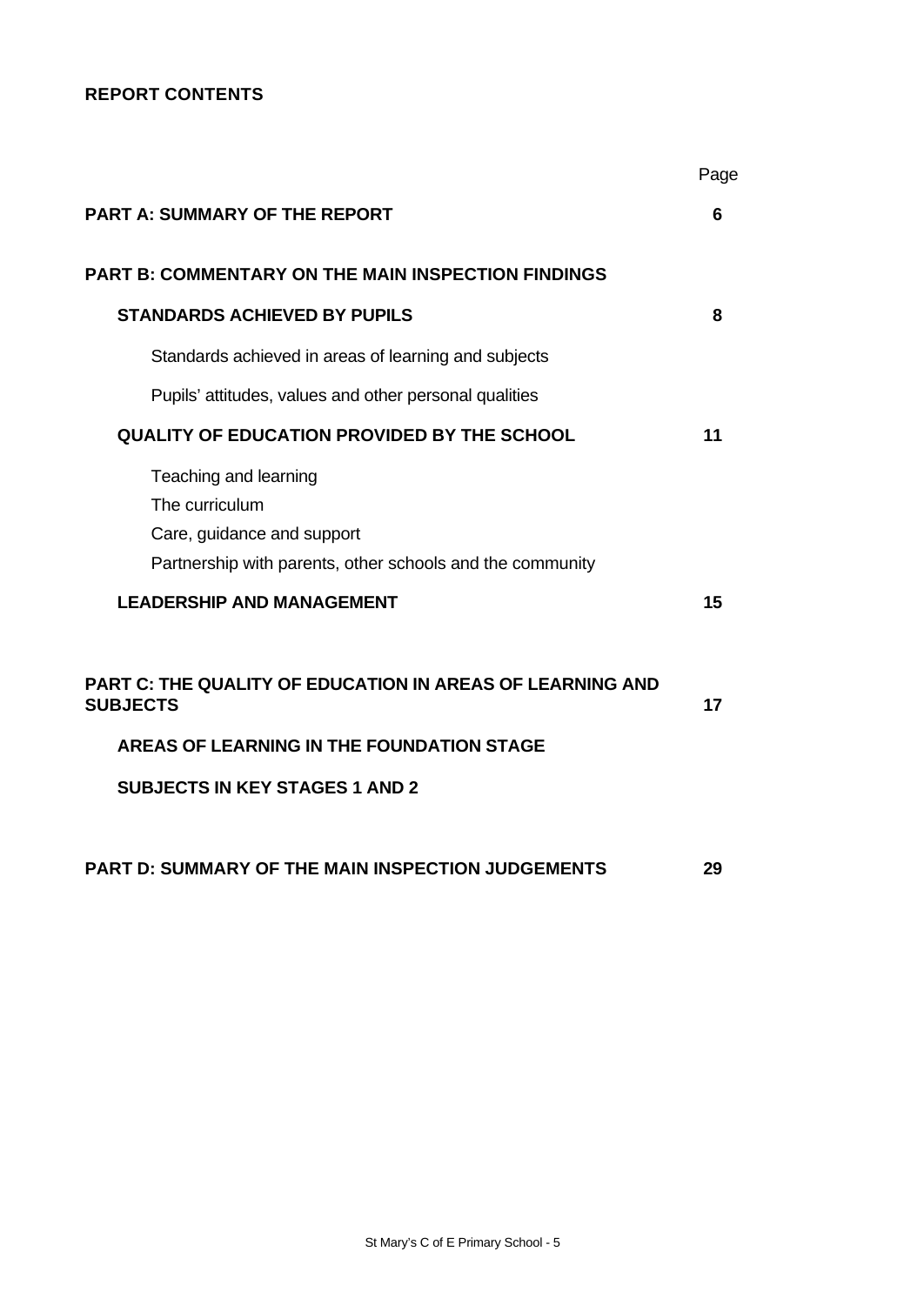# **PART A: SUMMARY OF THE REPORT**

# **OVERALL EVALUATION**

This is **a good school**. Good teaching helps pupils learn and achieve well. Their standards of work, attitudes and behaviour are good. The headteacher leads the school well and management procedures are satisfactory. The school provides good value for money.

The school's main strengths and weaknesses are:

- Standards of work in English, mathematics, science, information and communication technology and physical education are above average.
- Good, well-planned teaching ensures the great majority of pupils apply themselves well to their learning and achieve well.
- A caring ethos and very good provision for pupils' social and moral development leads to pupils' positive attitudes and good relationships.
- The quality of education in the reception year is mainly satisfactory but not as good as for other years.
- Pupils with special educational needs are given plenty of good quality help.
- In subjects other than English and mathematics, assessment of pupils' progress is not sufficiently precise for the planning of future work that challenges every pupil.
- There are not enough careful checks on the effectiveness of teaching and learning.
- There are good links with parents and the community.

The effectiveness of the school has improved satisfactorily since its previous inspection in 1998. The many strengths reported at that time have been consolidated and the two key weaknesses identified have been resolved.

| <b>Results in National</b><br>Curriculum tests at the end |      | similar schools |      |      |
|-----------------------------------------------------------|------|-----------------|------|------|
| of Year 6, compared with:                                 | 2001 | 2002            | 2003 | 2003 |
| English                                                   |      |                 |      |      |
| mathematics                                               |      | в               |      | B    |
| science                                                   |      |                 | B    | B    |

# **STANDARDS ACHIEVED**

*Key: A - well above average; B – above average; C – average; D – below average; E – well below average Similar schools are those where pupils' social and economic circumstances are similar Test results provided by school and unconfirmed*

Overall **achievement of pupils is good**. Their standards at age eleven generally compare favourably with pupils' attainment when they start school and their test results are generally higher than for similar schools. Teachers provide a good level of challenge in the tasks they set and pupils apply themselves well to their work.

Foundation Stage pupils achieve satisfactorily and attain the goals children are expected to reach by the end of reception. In Years 1 and 2 pupils achieve well and at age seven pupils' standards of reading, writing and mathematics are above average. Pupils in Years 3 to 6 also achieve well and at age eleven standards of work seen in English, mathematics, science, information and communication technology and physical education are above average. Although test results fluctuate from year to year, reflecting different profiles of pupils' abilities and of their special educational needs, the general trend of recent years has been of rising standards.

The great majority of pupils show **good personal qualities.** They behave well, have responsible attitudes and good self-discipline. As a result this is a calm, orderly and happy school. The school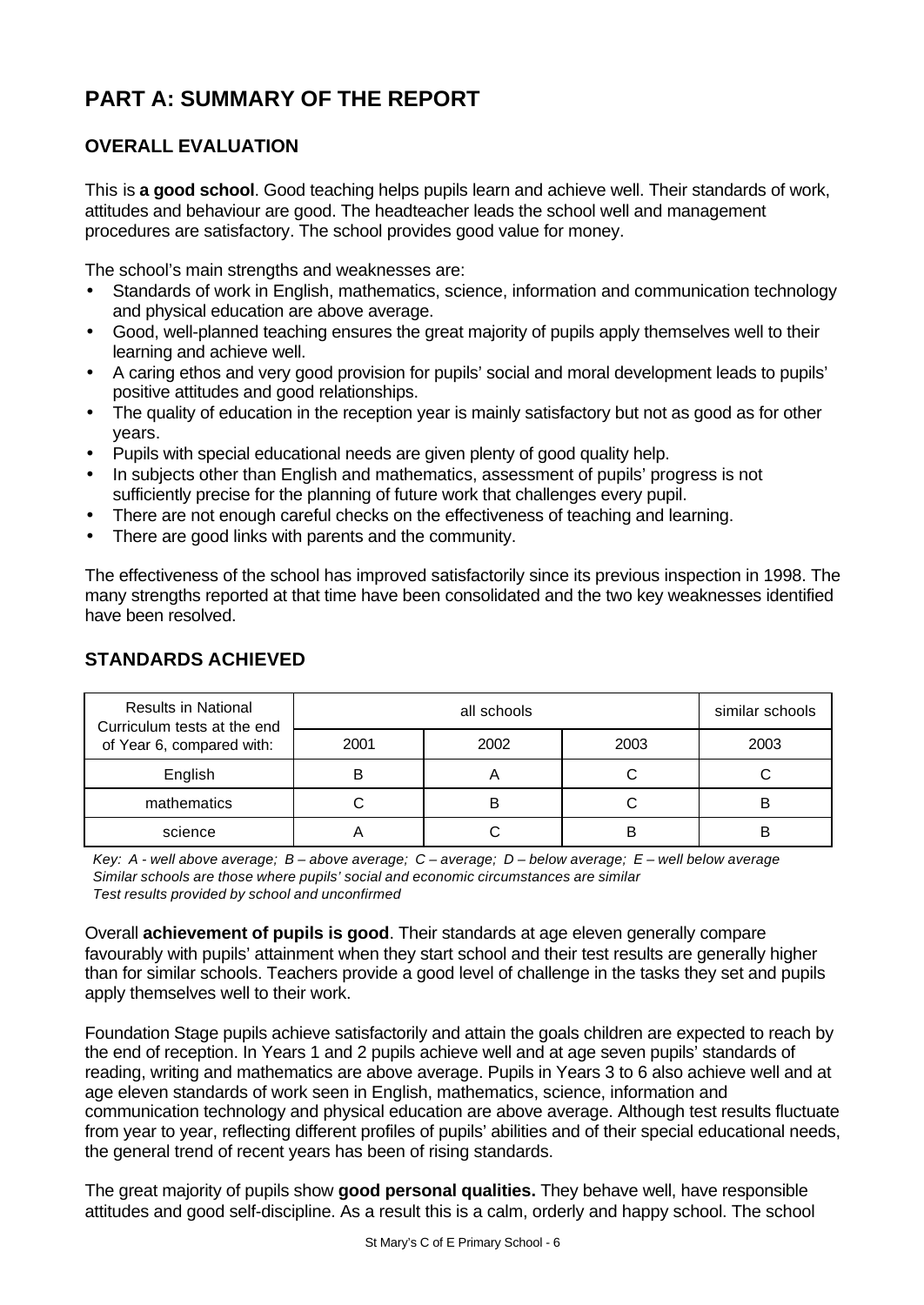does much to promote pupils' **good spiritual, moral, social and cultural development**. Pupils are given a strong lead about right and wrong and about acceptable behaviour. They also receive good help to acquire the personal understanding and skills needed to be good members of the school community. Pupils' attendance and punctuality are good.

# **QUALITY OF EDUCATION**

**The quality of education is good. Teaching is good,** particularly in the main subjects of English, mathematics, science and information and communication technology. During the inspection several examples of good teaching were also seen in art and design, music and physical education. Teachers know their subjects well, plan well and use good methods that make for learning that is both systematic but also stimulating. They manage pupils well so that they concentrate, try hard and take care over their work. The great majority of lessons in Years 1 to 6 are good; in the reception year they are satisfactory.

The curriculum for Years 1 to 6 provides a satisfactorily broad and balanced coverage of the National Curriculum and receives good enrichment from activities outside lessons, such as clubs and visits. The Foundation Stage curriculum for reception pupils is unsatisfactory; it shows too little imagination in its content and organisation, and does not stimulate or challenge children sufficiently.

Arrangements for pupils' care, welfare and guidance are good. The extra support given to those in difficulty with learning or behaviour is good. Good links with parents and the community help to support learning and the care shown to pupils.

### **LEADERSHIP AND MANAGEMENT**

**Leadership and management are satisfactory overall.** The headteacher, his deputy and other senior colleagues give **good leadership** overall to the school. This is a purposeful and well-ordered school. Staff are hardworking and committed and they work well together in pursuit of clear, shared aims and the raising of standards. At the time of inspection, though, the provision at the Foundation Stage lacked suitably qualified leadership. **Management is satisfactory** overall and includes good management of funds and good provision of accommodation, equipment and staff training to support the teaching. However, checks on the effectiveness of teaching and learning are not sufficiently rigorous to guide further improvement. Governors make a satisfactory contribution to leadership and management.

# **PARENTS' AND PUPILS' VIEWS OF THE SCHOOL**

Parents have positive views about the school. They particularly value the way that teachers teach well, have high expectations and are fair. Parents consider the school well led. Where a small minority of parents had dislikes, inspectors' findings did not show these to be significantly justified. Pupils also feel positive about their school, especially the helpfulness of their teachers.

# **IMPROVEMENTS NEEDED**

The most important things the school should do to improve are:

- Provide a more stimulating and challenging programme of activity in the reception year.
- Increase the rigour of checks on the effectiveness of teaching and learning to identify and extend good practices and to show where improvements can be made.
- Improve assessment of pupils' progress in subjects other than English and mathematics.
- Use assessments in all subjects to plan work that fully challenges the most able pupils.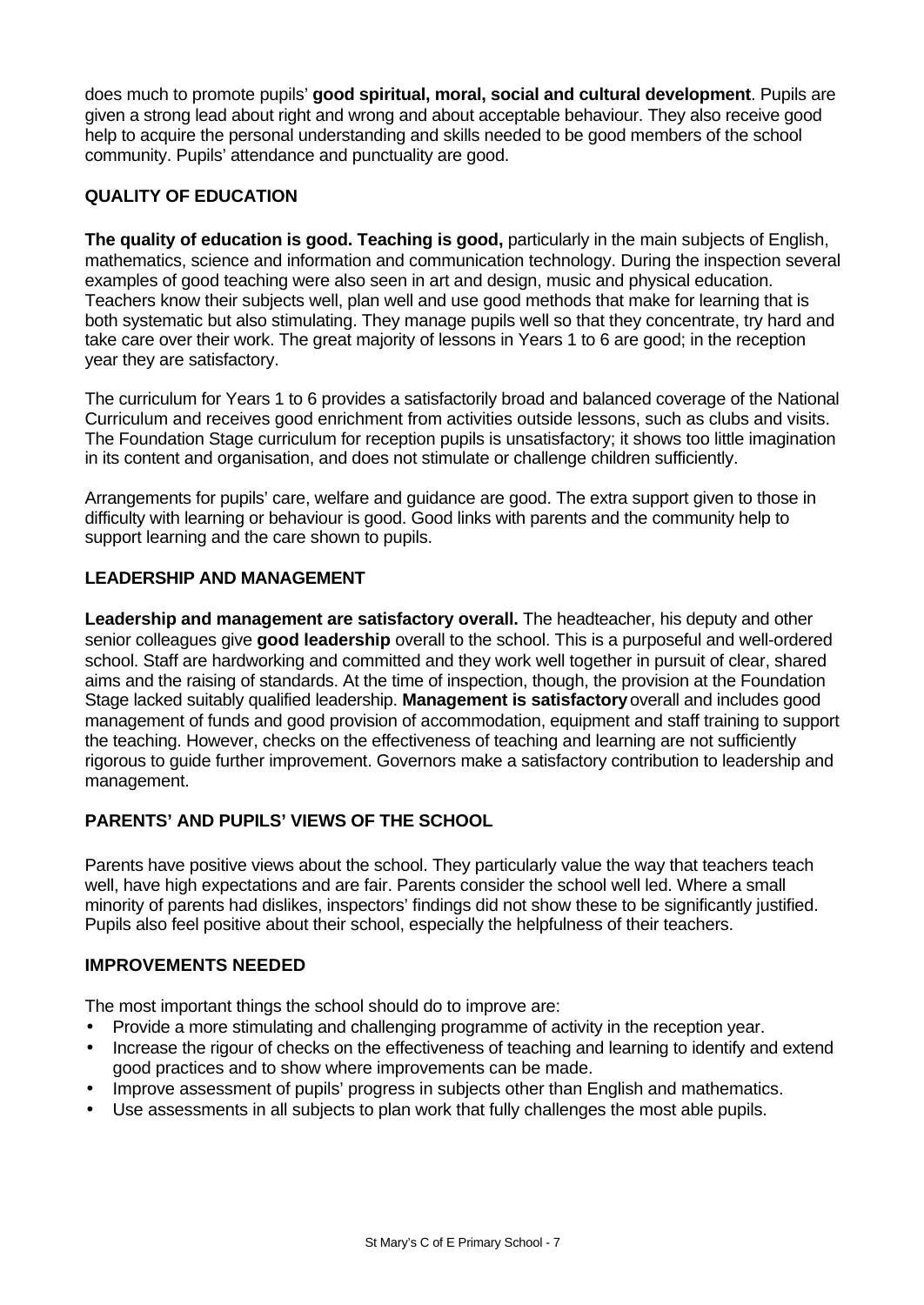# **PART B: COMMENTARY ON THE INSPECTION FINDINGS**

# **STANDARDS ACHIEVED BY PUPILS**

## **Standards achieved in areas of learning and subjects**

Pupils in Years 1 to 6 **achieve well** and the standards of their work in all of the core subjects are **good.** Children in reception achieve **satisfactorily** and attain the majority of the goals expected of them at the end of the Foundation Stage.

#### **Main strengths and weaknesses**

- The oldest pupils' results in National Curriculum tests of English, mathematics and science in recent years have been generally above the national average and better than in similar schools.
- Pupils achieve well in Years 1 to 6, the great majority making good progress in relation to their abilities and previous attainment.
- Pupils with special educational needs (SEN) and those for whom English is an additional language achieve well.
- While overall achievement is satisfactory in the reception year, it is unsatisfactory in the areas of creative and physical development.
- A minority of pupils with higher levels of ability achieve satisfactorily but are not consistently challenged to use their abilities to the full.

#### **Commentary**

- 1. Pupils' results in National Curriculum tests have risen steadily in the long term, leading to a national School Achievement award earlier this year. In the most recent years, results have generally been above average.
- 2. The results achieved by seven-year-olds at the end of Year 2 in the 2003 tests were average in reading, above average in writing and well above average in mathematics. This is true when results are compared with both the national average and the average for schools in similar circumstances.

*Standards in national tests at the end of Year 2 – average point scores in 2003*

| Standards in: | School results | National results |
|---------------|----------------|------------------|
| reading       | 15.7 (17.5)    | 15.9 (16.0)      |
| writing       | 15.8 (15.5)    | 14.8 (14.5)      |
| mathematics   | 17.5(17.3)     | 16.4 (16.6)      |

*There were 40 pupils in the year group. Figures in brackets are for the previous year The average points scores for over 90 per cent of schools are in the range 11 – 19 points.*

3. The results achieved by eleven-year-olds at the end of Year 6 in the 2003 tests were average in English and mathematics and above average in science when compared with the national averages. Compared with results for schools in similar neighbourhoods the school's scores were average in English and above average in both mathematics and science.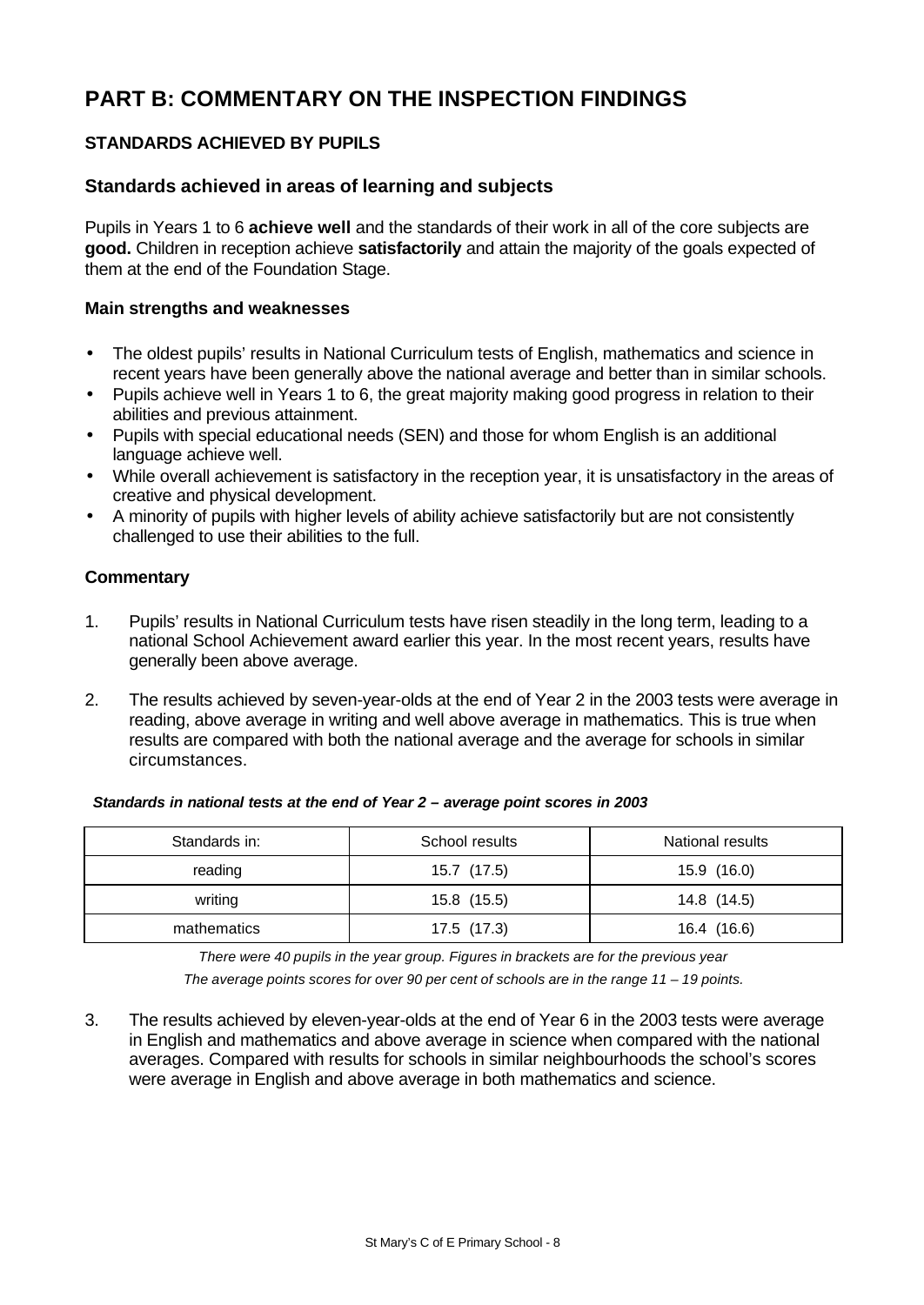| Standards in: | School results | National results |
|---------------|----------------|------------------|
| English       | 26.7 (28.6)    | 27.0 (27.2)      |
| mathematics   | 27.4 (28.3)    | 27.0 (27.0)      |
| science       | 29.5 (29.1)    | 28.8 (28.6)      |

#### *Standards in national tests at the end of Year 6 – average point scores in 2003*

*There were 38 pupils in the year group. Figures in brackets are for the previous year The average points scores for over 90 per cent of schools are in the range 23 – 31 points.*

- 4. In both sets of tests, for pupils aged seven and eleven, results in 2003 were not quite as good as in 2002. In both cases this is explained by differences from year to year in profiles of pupils' ability and in levels of pupils with special educational needs. When pupils' results are compared with their earlier attainment on starting school, or in tests at an earlier stage, most are found to have made good progress. This is consistent with the picture from work, from teaching and from learning seen during the inspection. Pupils achieve well because they are generally set challenging tasks by teachers to which they respond with attitudes of care and endeavour and with good behaviour.
- 5. Work seen during the inspection was of good standard in Years 1 to 6 in information and communication technology (ICT) and in physical education. In science in Years 1 and 2, inspectors' observations endorsed teachers' own formal assessments showing standards to be good. Where evidence was available to judge standards in other subjects it pointed to overall average standards, but with some examples of good work in music and art and design. The standards found in the range of subjects exactly mirrors the school's improvement priorities (as well as national ones) in recent years. Most attention has been paid to developing provision for the core areas of literacy, numeracy, science and ICT and this has led to a successful raising of standards. Time devoted to the development and teaching of other subjects has been limited, but sufficient to maintain satisfactory standards.
- 6. The great majority of pupils achieve well in relation to the wide range of abilities, needs and backgrounds they represent. As nationally, boys do a little less well than girls, though the gap in this school has been narrowing in the last two years. Pupils with special educational needs and those for whom English is an additional language receive good additional help and guidance from teachers and support staff and this helps them to make good progress towards their individual targets. In contrast, a small minority of pupils with relatively high ability are not always fully challenged by their work to achieve all they are capable of, but their achievement remains satisfactory. In striving to raise standards, priority in recent years has been given to helping pupils of lower ability, including those with special educational needs, to do as well as they can. This has been largely successful and the school's evaluation of itself recognises that an area for future improvement now is the help given to the most able to support achievement of their full potential.
- 7. Reception pupils are soundly taught and, overall, achieve satisfactorily. At the end of the reception year they are likely to meet national expectations for their attainment in their personal and emotional development, in communication, language and literacy, in their mathematical development and in their knowledge and understanding of the world. However, weaknesses in the provision for the creative and physical areas of their learning mean that here they do not achieve satisfactorily and are unlikely to meet the expected standards. A lack of strong and well-qualified leadership for the reception year is reflected in the relatively weaker provision found in this part of the school.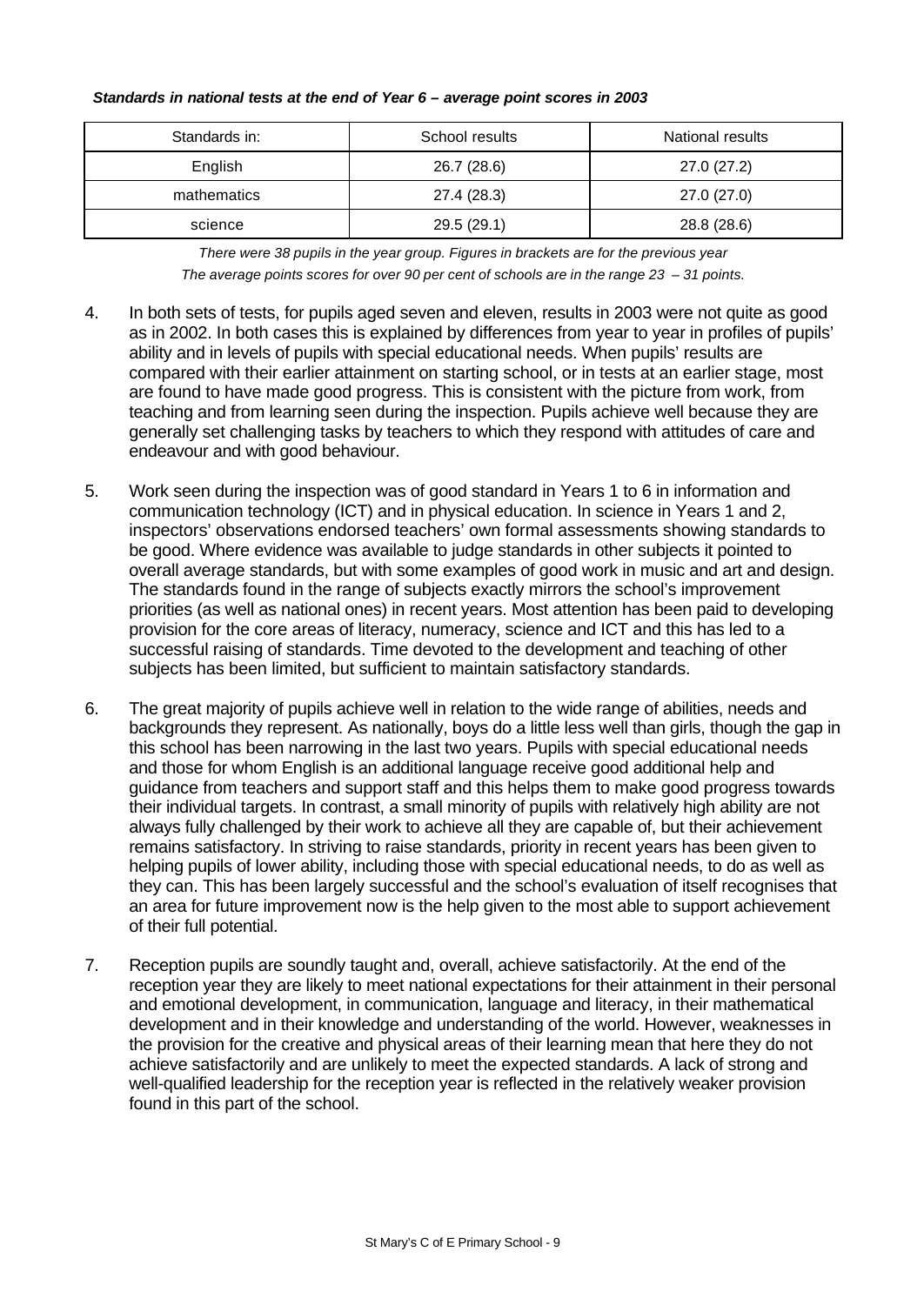# **Pupils' attitudes, values and other personal qualities**

Pupils have **good** attitudes towards learning and their school life and they behave well. Their spiritual, moral, social and cultural development is well supported and they develop a growing recognition of the needs of others around them. Attendance is **good.**

#### **Main strengths and weaknesses**

- Pupils enjoy their school life and most are well motivated to try hard.
- The provision for pupils' moral and social development is very good.
- Most pupils behave well and enjoy the very good relationships they have with both staff and fellow pupils.
- The school is largely free from any form of harassment because staff work hard at eliminating it.
- Pupils enjoy taking responsibility and feel that their ideas are listened to by staff.

#### **Commentary**

- 8. Pupils have positive attitudes to their work and to school life in general. They settle down to work quickly and without fuss and continue working even when not directly supervised. They are interested and responsive and enjoy their learning, particularly when the lesson is challenging. They work well both individually and collaboratively in pairs and groups and they give willing support to classmates who find the work more difficult – as seen in a Year 6 ICT lesson. Pupils with special educational needs are confident because they are fully included by teachers' planning and by the good support of the teaching assistants. They have good attitudes to learning in this secure and stimulating environment.
- 9. Provision for pupils' spiritual, moral, social and cultural development is good overall, with that for social and moral development being very good. The curriculum for personal, social, health and citizenship education helps pupils to make the right moral and social choices as they grow in maturity and also helps to widen their understanding of the needs of others around them. Pupils' cultural development is less well supported. They have little opportunity to appreciate great works by famous artists and composers and, although pupils learn about different religions in religious education lessons, there is little in the curriculum to prepare them for life in a modern multicultural society.
- 10. Behaviour, both in lessons and around the school, is good. The school has concentrated on eliminating bullying and improving the general standard of behaviour, which was seen as sometimes challenging at the time of the previous inspection. As a result, the school environment is now calm and non-threatening. There have been no exclusions from school in the last year. Staff provide good role models and their sensitive approach to managing behaviour contributes much to the good relationships that exist between staff and pupils. Pupils also enjoy good relationships with their peers and are especially supportive of those who have disabilities. They respect those who are different from themselves in gender, background or race. Responsibilities, such as membership of the playground council, help increase pupils' confidence and pupils appreciate having a part to play in the running of the school.

#### **Attendance**

11. Pupils are keen to come to school and the school has good procedures for encouraging and keeping a check on attendance levels. As a result the standard of both attendance and punctuality is good.

*Attendance in the latest complete reporting year (%)*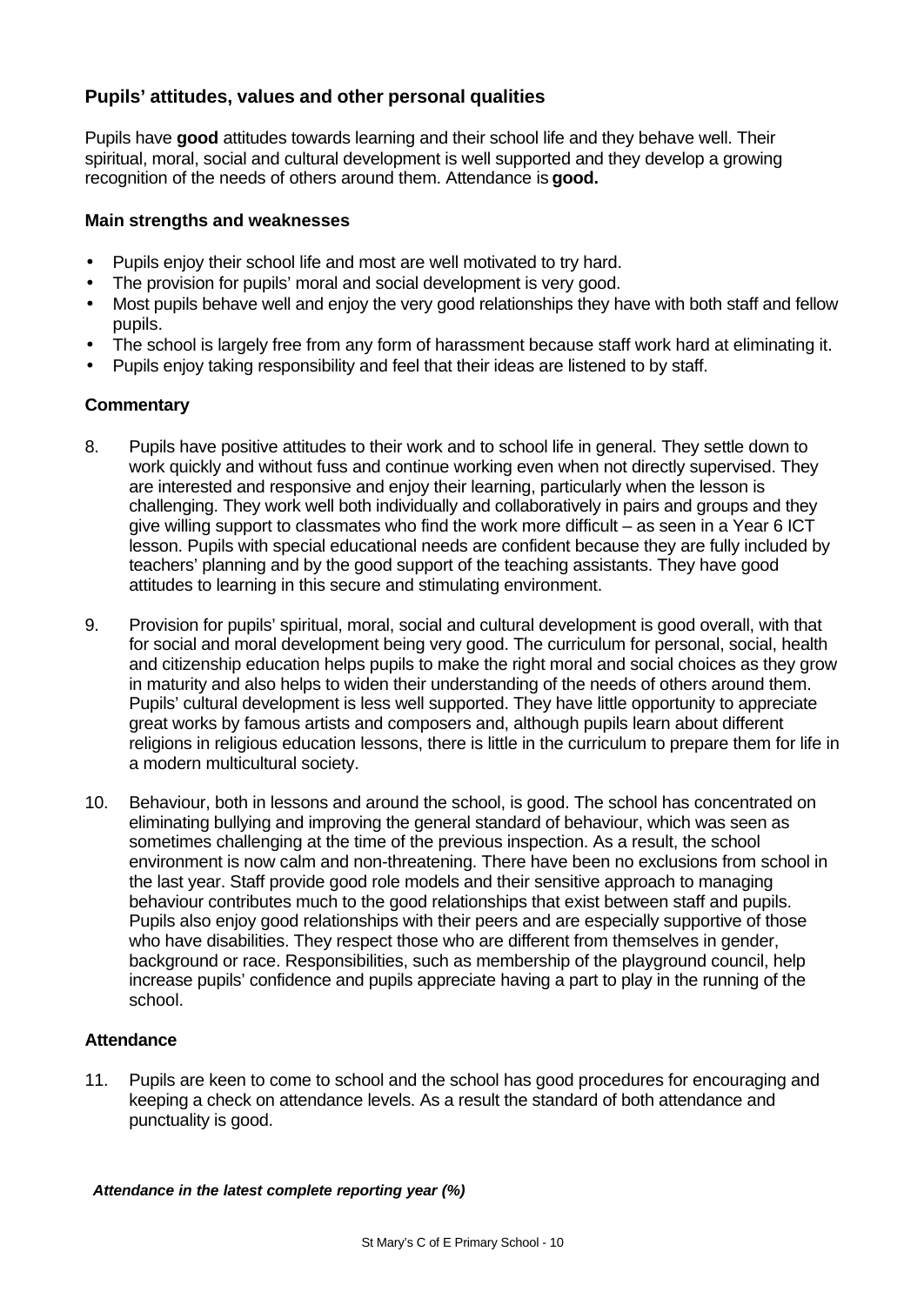| Authorised absence |     | Unauthorised absence |     |
|--------------------|-----|----------------------|-----|
| School data        | 4.6 | School data          |     |
| National data      | 5.4 | National data        | 0.5 |

*The table gives the percentage of half days (sessions) missed through absence for the latest complete reporting year.*

# **QUALITY OF EDUCATION PROVIDED BY THE SCHOOL**

The quality of education provided is **good**. Teaching and learning are good. The curriculum is satisfactory overall and receives good enrichment from activities outside lessons. Good care and guidance of pupils and good links with parents, community and other schools also contribute to the good educational provision.

# **Teaching and learning**

Teaching and learning are of overall **good** quality. The great majority of lessons in Years 1 to 6 are **good**; in reception they are **satisfactory**. Teaching and learning are supported by assessment of pupils' work which is **satisfactory** overall but **good** in English and mathematics.

#### **Main strengths and weaknesses**

- Teachers know their subjects well.
- Well-planned lessons help pupils make good progress in knowledge, understanding and skills.
- Teachers show high expectations of pupils' work and behaviour and good skills of managing them.
- Pupils respond to the teaching with interest, effort, care and good behaviour; their work is well presented.
- There is effective collaboration between teachers and support staff which, in particular, lends good support to pupils experiencing difficulty.
- Sometimes a minority of pupils the most able are not fully challenged by the work provided.
- Planning and organisation of reception year activities is not sufficiently stimulating or challenging for the children to progress as quickly as they should.

- 12. Teachers are well qualified and have been well supported by opportunities for further training and updating of their knowledge. As a result they have good knowledge of the subjects which helps them to plan relevant and generally challenging work, to explain clearly and to ask good questions that reinforce and check pupils' learning. Planning is clear about exactly what pupils are to learn and activities are well designed and managed to promote learning in a proper sequence and at a good pace. Consequently, pupils make good progress in their knowledge, understanding and skills.
- 13. Pupils' progress is also well promoted by teachers' effective motivation of their interest and enthusiasm and skilled management of their behaviour. Teachers' high expectations for pupils' work and behaviour are successfully backed up with encouragement and reward. Pupils are willing to work, mostly behave well with a minimum of direction and as a result lessons are calm, orderly events where attention is devoted fully to learning. Pupils say they enjoy their lessons. A good deal of work is therefore accomplished and it is done with care, as is evident in the neat, accurate work seen in almost all pupils' exercise books. Time in lessons is mainly well used but there is a significant number of occasions when teacher talk dominates too much of a lesson at the expense of time when pupils can be more active learners.
- 14. Teaching generally caters well for the wide range of pupils' abilities and needs, including SEN. In a pre-inspection questionnaire many pupils commented on the good help they receive from their teachers. Those with SEN are given good extra help, often through the well-planned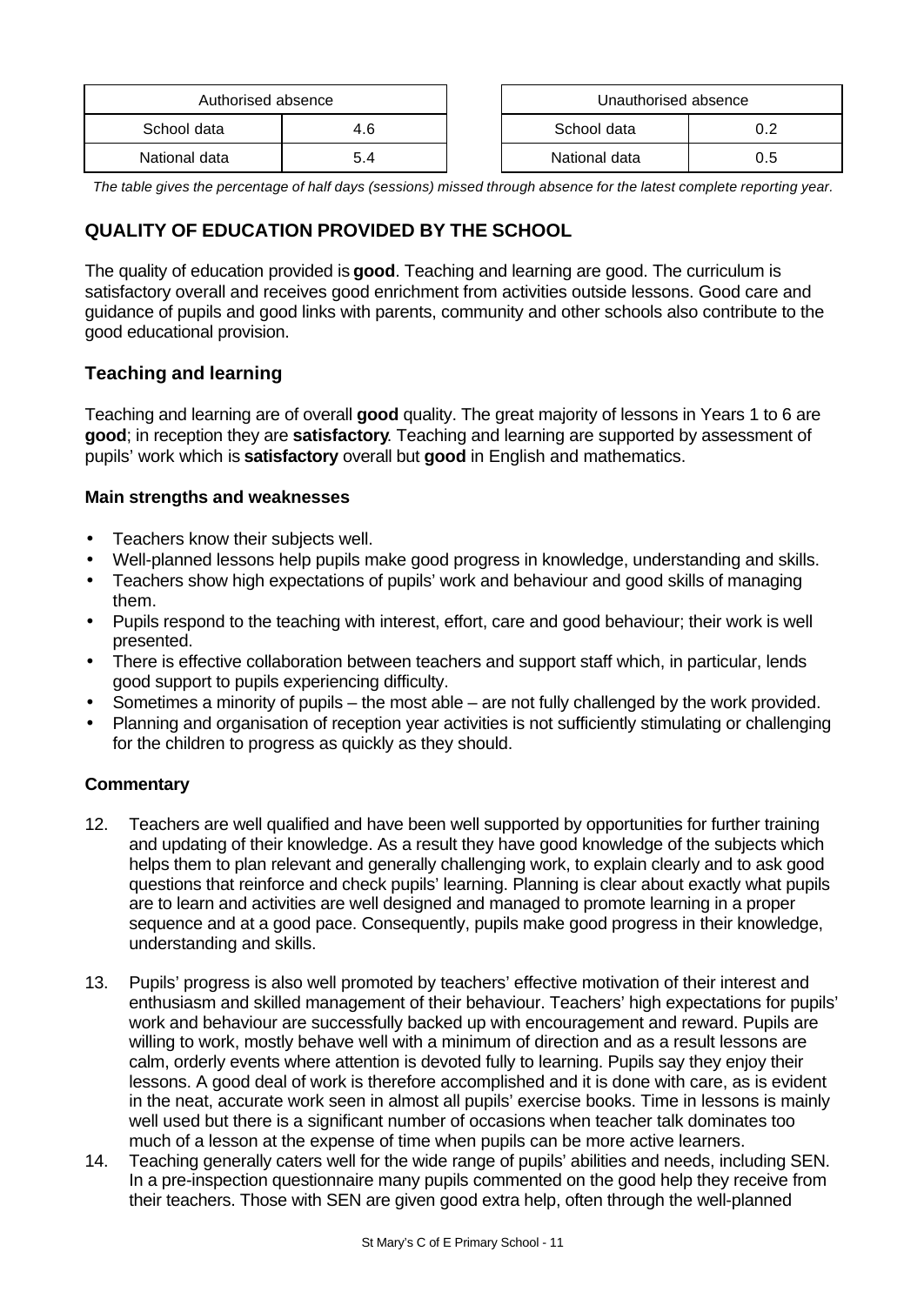contribution of skilled support staff who work with individuals or small groups, sometimes in the classroom and sometimes in a separate room. The assistant special education needs coordinator (SENCO) leads well-planned and paced learning for groups withdrawn from classes and contributes significantly to the good learning. ICT is used well to promote the good progress seen. Progress towards learning or behavioural targets is closely monitored. Pupils know clearly what they have achieved and what they need to learn next. Pupils with SEN are fully included in all aspects of lessons. These pupils benefit from good planning and the use of resources carefully tailored to their needs. This is less true of the minority of more able pupils in classes. Here, some attempt is generally made to challenge them with their tasks but it is less precise and less successful than that for the less able pupils.

- 15. The matching of pupils' work to their ability and their previous learning is best done in English and mathematics where there are good processes for assessing pupils' progress. Here, too, teachers have begun to use assessment information to set precise targets for pupils to aim at in their learning. There is some very effective practice here which is illustrated when pupils are able to explain exactly what they have to do to improve their work. However, there is also some inconsistency, for example in teachers' reference to targets during lessons or in their marking of pupils' work. There are also some others areas of inconsistency between teachers, including the use of rewards to encourage pupils. Inconsistencies reflect the insufficiency of the school's checks on teaching and learning.
- 16. Although in English and mathematics there are good processes for tracking pupils' progress through the school and for setting targets for teachers to aim at, assessment of progress in other subjects is weak. There is a lack of a whole-school, systematic approach to assessing work in these other subjects. This hinders the planning of future work for pupils that builds precisely on their past attainment and it deprives the school of important measures of the effectiveness of teaching and learning.
- 17. The great majority of lessons in Years 1 to 6 are of good, or occasionally very good, quality. Those in the reception year are satisfactory. Here, activities are less well planned to stimulate children's interest and to challenge their capacity to learn. The children are happy, interested and soundly behaved but the teaching does not fully capitalise on these qualities to promote learning. There has been past support for teaching of this year group through training and the guidance of visiting specialists but the impact of this has been partly lost because of staff changes and absences. The school currently lacks a permanent leader for the work at the Foundation Stage which is hindering development of this part of the school's work.

| Excellent | Very good | Good    | Satisfactory | Unsatisfactory | Poor | Very poor |
|-----------|-----------|---------|--------------|----------------|------|-----------|
|           | $6(10\%)$ | 32(56%) | 20 (34%)     |                |      |           |

#### *Summary of teaching observed during the inspection in 58 lessons*

*The table gives the number of lessons observed in each of the seven categories used to make judgements about lessons; figures in brackets show percentages where 30 or more lessons are seen.*

# **The curriculum**

The curriculum provided is **satisfactory** overall, but has weaknesses at the Foundation Stage. The National Curriculum is taught comprehensively and is suitably planned to ensure pupils progress appropriately through successive steps in learning. There is good enrichment of the curriculum from activities outside formal lessons.

### **Main strengths and weaknesses**

- Provision for ICT has improved since the previous inspection, enabling pupils to attain higher standards.
- The curriculum for physical education is broad and varied; dance is particularly well provided for.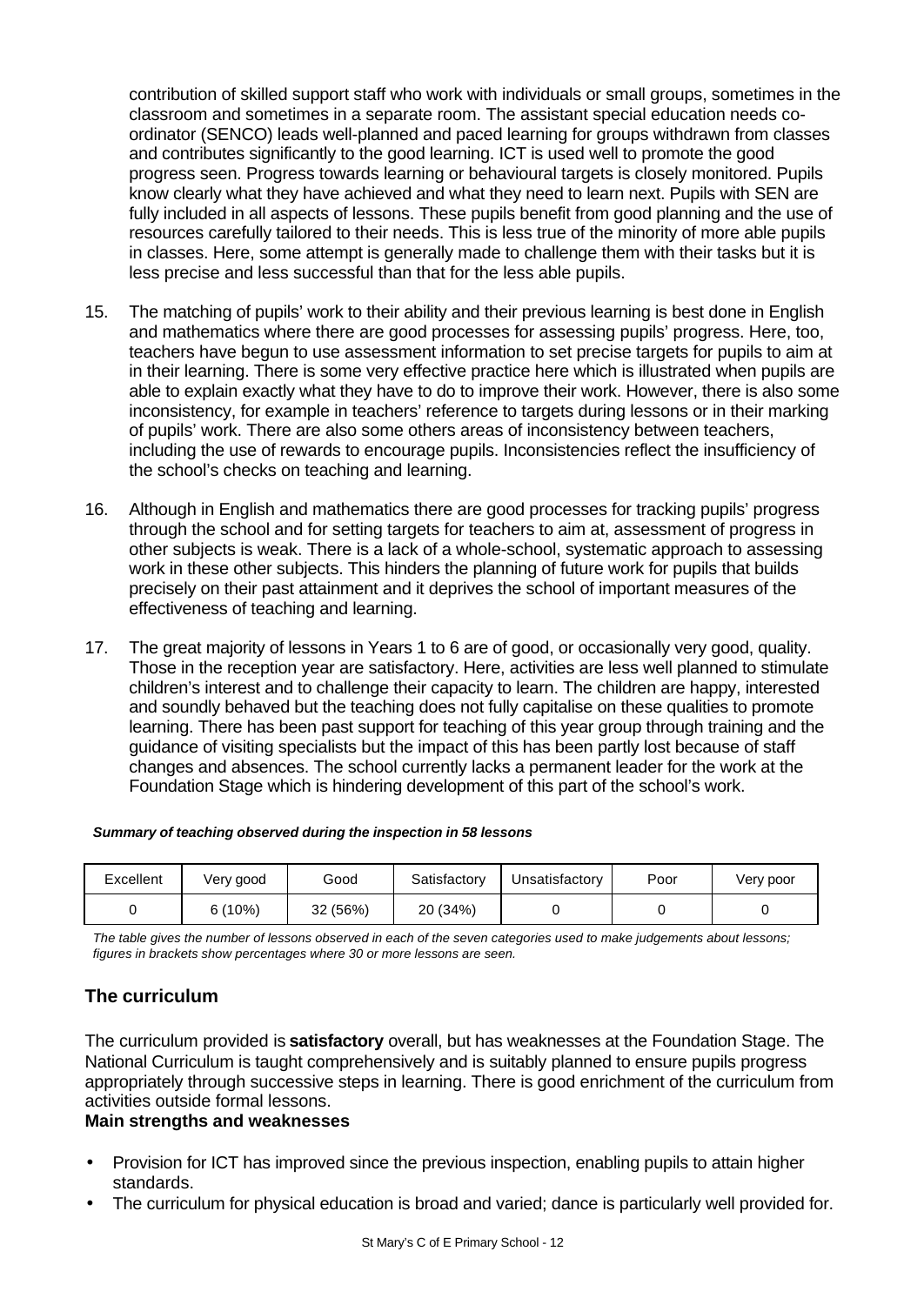- There is a good range of extra-curricular activities including residential visits.
- The curriculum for the Foundation Stage is unsatisfactory; provision for physical development is hampered by a lack of resources.
- The good number of teachers and support staff and the spacious school buildings give good support to curriculum provision.
- The programmes of work for pupils with special educational needs are good.

# **Commentary**

- 18. The curriculum for pupils from Years 1 to 6 is well planned with a wide range of learning experiences. The provision for ICT includes a suitable computer suite as well as computers in the classrooms, which are used to support learning across the curriculum. The good provision for dance has been maintained since the previous inspection and learning in physical education is enhanced through good opportunities during after-schools clubs to improve standards in tennis, football and dance. There has been a strong emphasis in recent years on English, mathematics, science and ICT resulting in above average standards in these subjects. However, less time has been allocated to history, geography, music, art and design, and design and technology. In these subjects, the curriculum has not been taught in sufficient depth to allow more able pupils to attain the above average standards of which they are capable.
- 19. Offering a variety of clubs at different times of the year has extended the range of after-school clubs. The good sporting clubs provide the backbone of the provision but the range appeals to the interests of most pupils and includes computer, first-aid and art clubs. There is good provision for instrumental tuition and the number of pupils benefiting from this has doubled recently. The school choir widens musical opportunities to more pupils, as do the opportunities to take part in substantial musical/dramatic performances for parents. Pupils in Years 4 and 6 take part in residential visits to support work in science, geography and outdoor pursuits. Parents are pleased with the activities provided.
- 20. The curriculum for the Foundation Stage is planned according to the recommended areas of learning but the learning opportunities lack breadth and cross-curricular links. The provision for physical development is poor. The secure outdoor play area is very small and uninteresting and cannot be used to support tasks in all areas of learning. There is a lack of outdoor equipment for children to develop their climbing and balancing skills.
- 21. Pupils with special educational needs have full access to the National Curriculum. Individual education plans target their learning in literacy and numeracy at a challenging level appropriate to their needs. Pupils clearly know their targets for learning and share them with adults. The learning centre and resources are of good quality, are well organised and are used very effectively. Pupils with statements receive their full entitlement and make good progress. The school as yet is unable to offer wheelchair access to areas of the building used for older pupils.

# **Care, guidance and support**

The provision for pupils' care, welfare, health and safety is **good**. Pupils receive **good** support and guidance. Good account is taken of pupils' needs and views.

# **Main strengths and weaknesses**

- The school has good procedures for ensuring pupils are safe and well cared for.
- Pupils feel well looked after and value the way the school takes account of their views.
- Good guidance and support is given to pupils with special educational needs.
- Assessments of progress are used well to set targets for the least able and identify extra help needed.
- Assessment and target setting work less well to maximise the most able pupils' progress.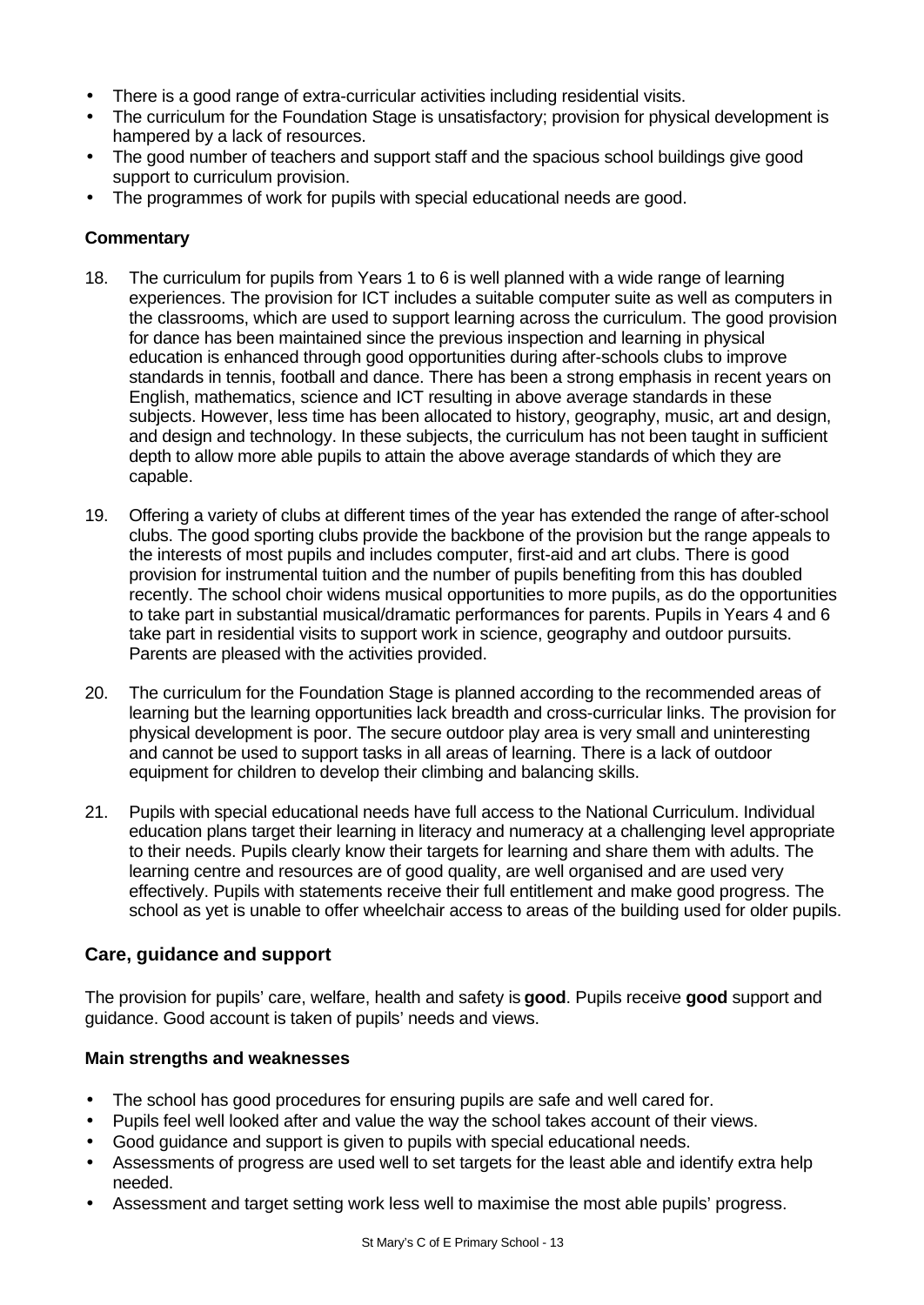#### **Commentary**

- 22. Good provision for pupils' welfare gives pupils confidence and trust in the school and its staff, so that they learn and achieve well. Child protection procedures are secure. The policy is effectively implemented with careful regard to the locally regulated practice. Staff are kept up to date, and the links with the local education authority and social services are good. The few pupils in public care are effectively supported. The arrangements for dealing with injuries and accidents are good. The administration of medicines is recorded carefully and correctly. The school's arrangements for risk assessment and for health and safety are regularly checked and the recording shows the careful but necessary attention to detail. The pond, seen as a health and safety risk at the last inspection, no longer exists.
- 23. The pupils' responses to their questionnaire and inspectors' discussions with pupils show that they feel very well looked after. Satisfactory arrangements are in place for pupils newly arrived in the main school. Pupils in Year 6 follow a smooth, well-planned transition to their chosen secondary schools.
- 24. Teachers and teaching assistants get to know their pupils well and this enables them to keep a watchful eye on their personal and social development. This is particularly helpful when they have problems educationally or socially. Good support and guidance is provided for pupils with special educational needs. Effective arrangements, including good staff teamwork, are in place for the early identification of these pupils. Good planning sets clear and achievable targets for learning. Target setting is less precise for the most able pupils and less successful in challenging them to achieve their full potential.
- 25. The school is proud of its recent success in gaining funding for a learning mentor for inclusion who works skilfully with pupils during lesson time and in the lunch break to help pupils experiencing emotional and behavioural difficulties to make the best of their learning opportunities.
- 26. The school involves pupils in the running of the school by seeking their views through the school council and, where appropriate, acting upon them. For example, pupils are proposing changes to provision in the playgrounds at lunchtime. In discussions with inspectors, pupils said how pleased they were to have this input into school affairs. The school is seeking to involve pupils more in their own learning, but as yet it is only in literacy that all pupils have individual targets for learning.

# **Partnership with parents, other schools and the community**

The school has a **good** partnership with parents, the community and other schools.

#### **Main strengths and weaknesses**

- Parents express a high level of confidence in the school.
- Parents receive good information about their children's progress and general school matters.
- Parents contribute well to their children's learning at home and at school.
- There are good links with secondary schools and pre-school providers.

- 27. Parents are very supportive of the school and are happy with the education provided for their children. They feel the school is well led, with good teaching that encourages their children to work hard and try their best. Parents appreciate the high level of personal support that staff provide. The inspection findings endorse these views.
- 28. The school provides parents with good information about their children's progress and about matters of general interest. The prospectus and governors' annual report are both very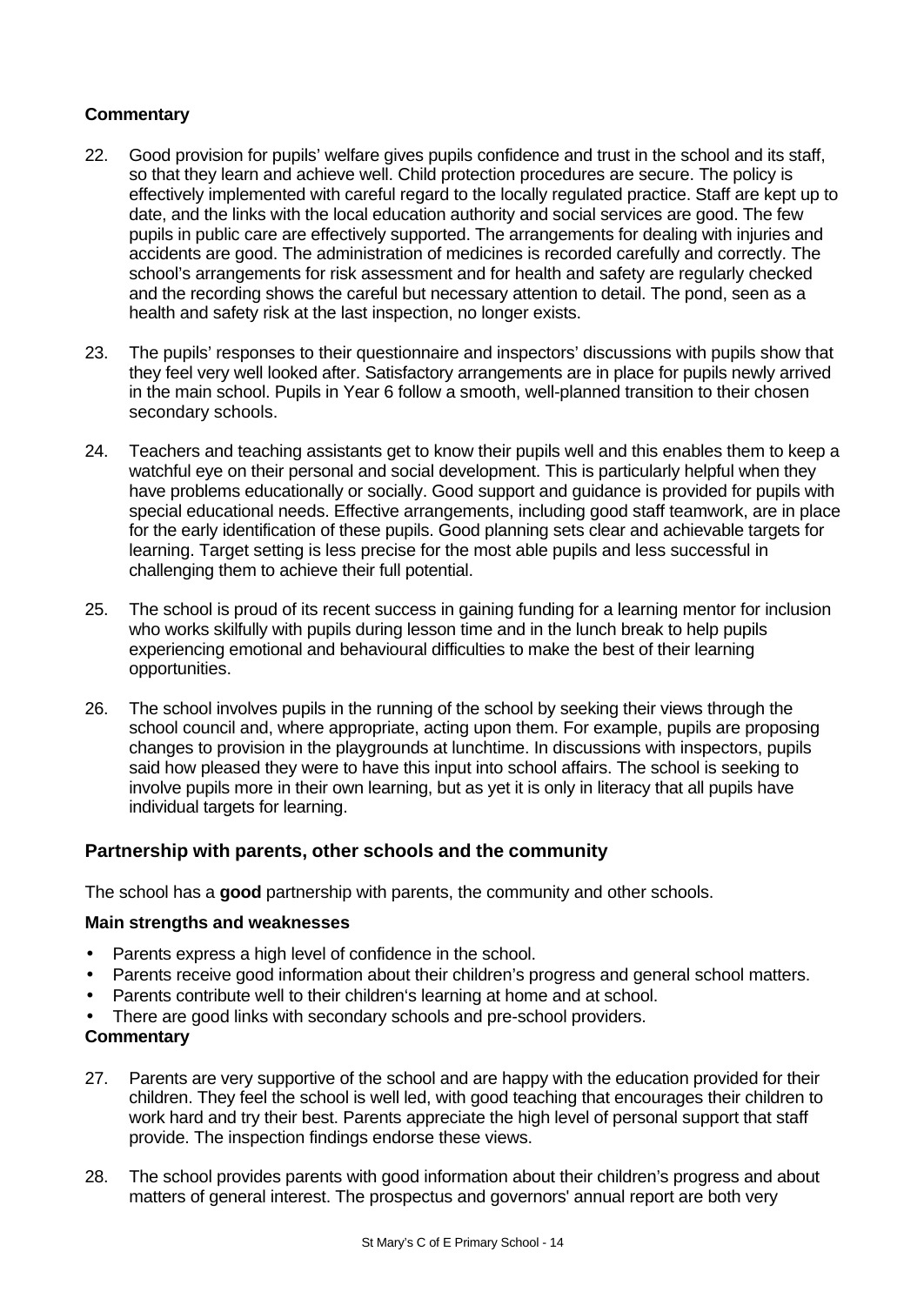informative, as are the weekly newsletters. Pupils' annual reports meet statutory requirements and provide generally good detail for parents. Parents also get comprehensive details of the curriculum for the year and homework expectations. Curriculum workshops give good guidance on how parents can help their children at home and many parents do. Pupils are expected to complete their homework and parents appreciate the good learning habits that this engenders. The parent-teacher association raises significant funds that are used to provide additional equipment and resources that benefit the pupils' learning.

29. The school has a good relationship with pre-school providers and also works closely with the local secondary school. Children from playgroups can make several visits before starting in reception and a part-time start eases their transition to full-time education. Staff from the secondary school liaise during the year, with some taking occasional lessons in Year 6. Pupils get a longer than usual foretaste of secondary school life, with a one-day visit in Year 5 and three days in Year 6. As a result, they are well prepared for their move to a new school. There are social links also; for example pupils attend productions at the secondary school. The school has links at a sporting level with other primary schools in the area and has hosted a district sports event.

# **LEADERSHIP AND MANAGEMENT**

The overall quality of leadership and management is **satisfactory**. Leadership of the school by the headteacher and senior staff is **good**. Management is **satisfactory** overall, with some strengths and some weaknesses. Governors give **satisfactory** support to the school.

#### **Main strengths and weaknesses**

- The headteacher's strong leadership has created a good staff team with a strong sense of purpose and a proven commitment to raising standards and creating a positive ethos.
- Financial management is efficient so that the school is well resourced and provides good value for money.
- There is a lack of suitable leadership for the Foundation Stage.
- The use of checks on the effectiveness of teaching and learning to identify ways to improve them is not sufficiently rigorous.

- 30. The headteacher provides effective leadership and has developed in the staff a very clear sense of pride in the work of the school. Together with the deputy headteacher and another senior teacher with management responsibility, he has welded the staff into a strong team and morale is high. Staff support each other well, with teaching and non-teaching staff working effectively together in the classroom. Improved behaviour has been a key factor in the increased effectiveness of the school and the headteacher has ensured that this has been managed consistently well across the school.
- 31. At the time of the previous inspection the governing body was found to be too reliant on the headteacher and too little involved in setting the direction of the school. This situation has improved and governors are now directly involved in setting the agenda for the school, for example taking part, with all the staff, in a planning day for the current year's school improvement plan. Regular training days have been undertaken and, whereas before governors were reactive, now they are more proactive. Governors support senior management soundly in seeing that statutory requirements of the school are met but their awareness of school strengths and weaknesses is not sharp enough for them to be fully effective in holding the school to account.
- 32. Subject co-ordinators are conscientious and concerned to promote improvement in their subjects. They give good leadership to planning and resourcing of work in their subjects, and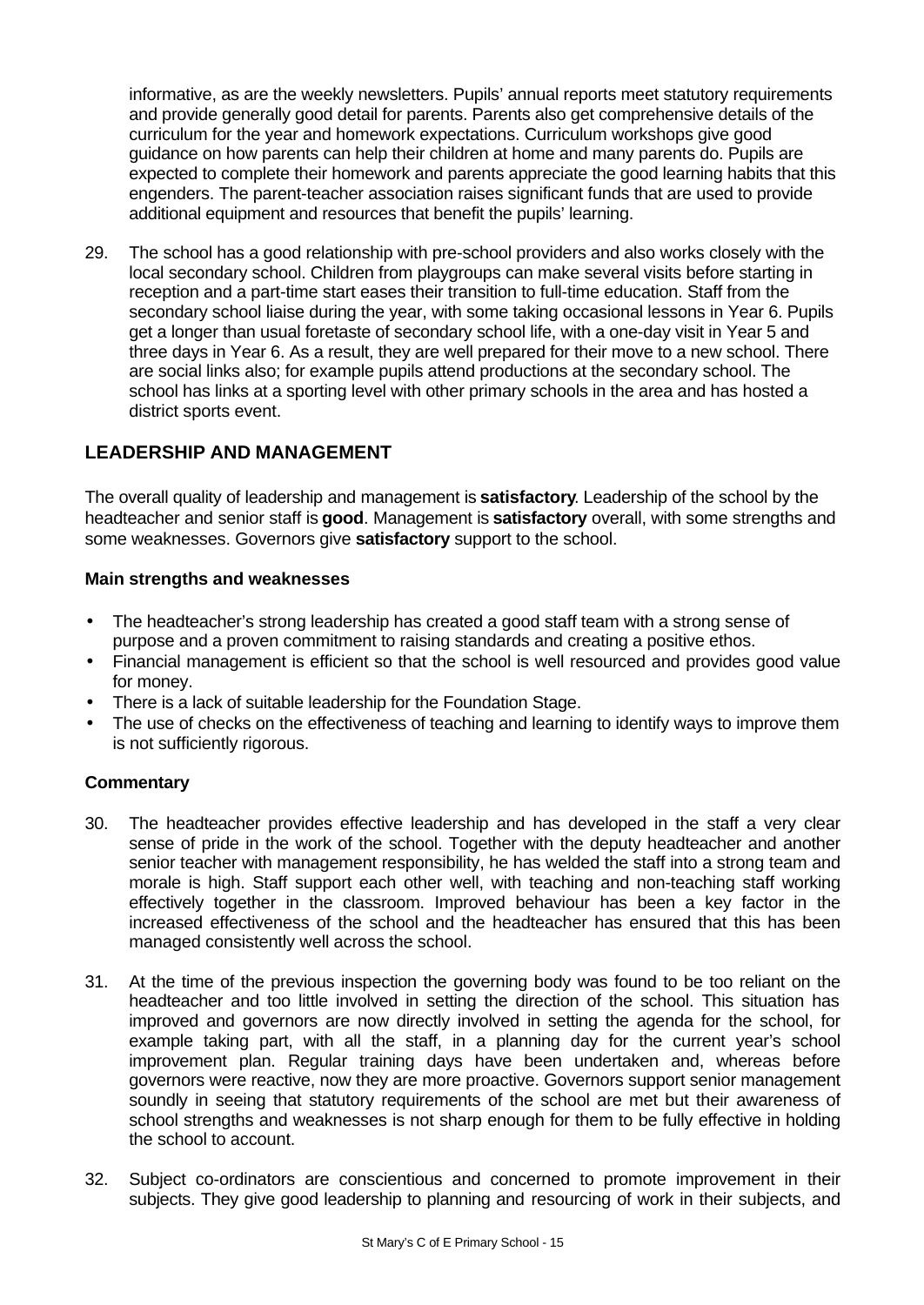leadership in English, mathematics and ICT has been successful in improving provision and raising standards. However, the management of subjects other than English and mathematics lacks the support of proper procedures for assessing pupils' progress and monitoring the effectiveness of teaching and learning. The overall range and precision of such procedures are currently insufficient as a basis for identifying ways the school can improve. As a result, there are some inconsistencies in the quality of teaching and learning across the school. The school does not make the best use of its internal resources of expertise to spread the most effective practices across the school or to tackle the less effective ones.

- 33. The school's management structure currently has no one with designated responsibility for the Foundation Stage. In the absence of a manager, the deputy headteacher maintains a watching brief but her own commitments with her duties in other key stages mean that the role is largely unfulfilled. This has meant that the curriculum in the reception class, which is insufficiently inspiring and challenging, has not developed in line with rising national expectations. This is unsatisfactory.
- 34. Management procedures for planning and controlling the budget, for appraising staff and providing staff training opportunities, work smoothly and effectively. Teachers and support staff are deployed well and provided with good resources of accommodation and equipment. This is an efficient, well-organised school which provides good value for money.
- 35. The leadership and management of SEN are good. The school's contacts with external agencies are used well to access resources such as funding for the well-planned inclusion project. The funding and grant income is carefully managed for best value and governors' strategic contribution is good. The assistant SENCO's management of teaching assistants creates effective partnerships with teachers for learning and provision. Training opportunities to improve effectiveness are good and used well.

## **Financial information**

| Income and expenditure $(E)$ |         | Balances (£)                        |        |  |
|------------------------------|---------|-------------------------------------|--------|--|
| Total income                 | 695,040 | Balance from previous year          | 23,132 |  |
| Total expenditure            | 697,443 | Balance carried forward to the next | 20,729 |  |
| Expenditure per pupil        | 2,015   |                                     |        |  |

#### *Financial information for the year April 2002 to March 2003*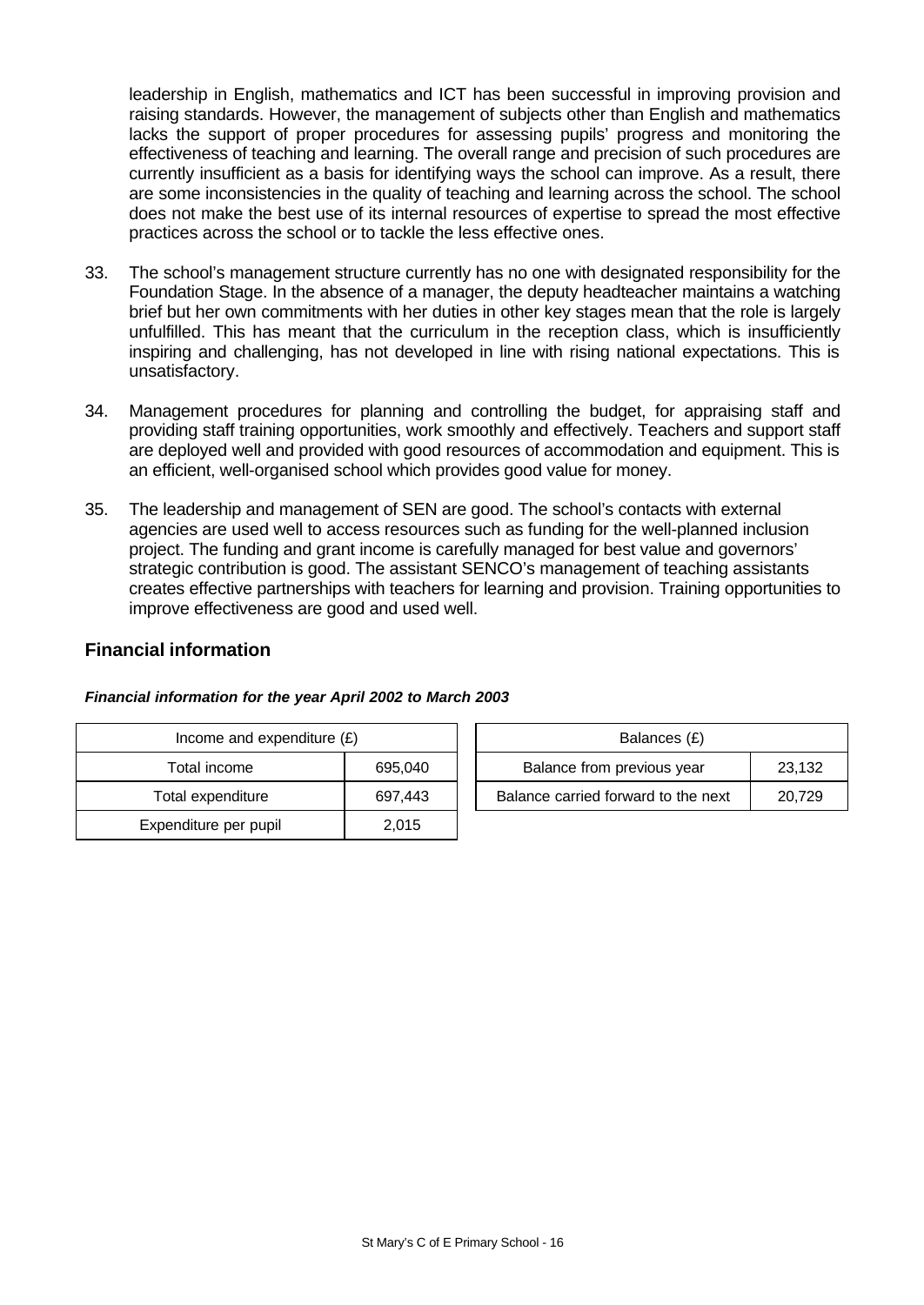# **PART C: THE QUALITY OF EDUCATION IN AREAS OF LEARNING AND SUBJECTS**

# **AREAS OF LEARNING IN THE FOUNDATION STAGE**

- 36. Most lessons observed focused on the areas of personal, social and emotional development, communication, language and literacy and mathematical development.
- 37. On entry to the reception class, children's attainment is a little above average, although this varies between year groups. The present cohort shows the potential to attain above average standards in many areas of learning by the end of the reception year. However, children's present progress suggests their attainments are likely to be average. They are achieving less than they might because of the narrow curriculum and because the teaching, though satisfactory overall, does not promote the best quality learning or pace of progress of which the children are capable. There has been a decline in the provision since the previous inspection. Induction procedures for children are satisfactory and include visits to feeder playgroups and nurseries. There is no co-ordinator for the Foundation Stage and this is hampering developments. The lack of strong leadership is having a detrimental effect on the quality of provision. Assessment procedures are developing to fulfil the requirements of the Foundation Stage profile.

### **PERSONAL, SOCIAL AND EMOTIONAL DEVELOPMENT**

Provision in personal, social and emotional development is **satisfactory**.

#### **Main strengths and weaknesses**

- Children enter school happily and routines are being established.
- Children's attitudes are good and behaviour is satisfactory.
- Children are on target to reach the expected goals by the end of the reception year.

- 38. The quality of teaching and learning is satisfactory. Teachers and their assistants create a welcoming start to the day. Although the children have only had four weeks in school, they are already taking some responsibility for their own actions and successfully learn unsupported for short periods of time.
- 39. Children relate to each other well, talking in pairs about a task given by the teacher, playing together in larger groups in the home corner and taking turns to speak and listen in a wholeclass situation, although some children need more practice with the latter skill. The management of children's behaviour is usually effective, although they sometimes become over-excited when engaged in unsupervised activities and distract others from their learning. Sometimes teachers lack consistency and do not insist that classroom rules are upheld.
- 40. The teachers and the classroom assistants respect the children and value their contributions. Courtesy is expected from the children. They are set tasks and are appropriately supported with their learning. The children are keen to please. They maintain their concentration well when the tasks are interesting, particularly during literacy and numeracy activities. Children take turns appropriately when waiting to wash their hands. The morning snack-time is a wellordered occasion where children socialise well. Children are reaching the expectations for their age and their achievements are satisfactory.
- 41. Children's individual needs are being assessed by careful observations. Those who have special educational needs are supported well on a one-to-one basis. They are fully included in activities.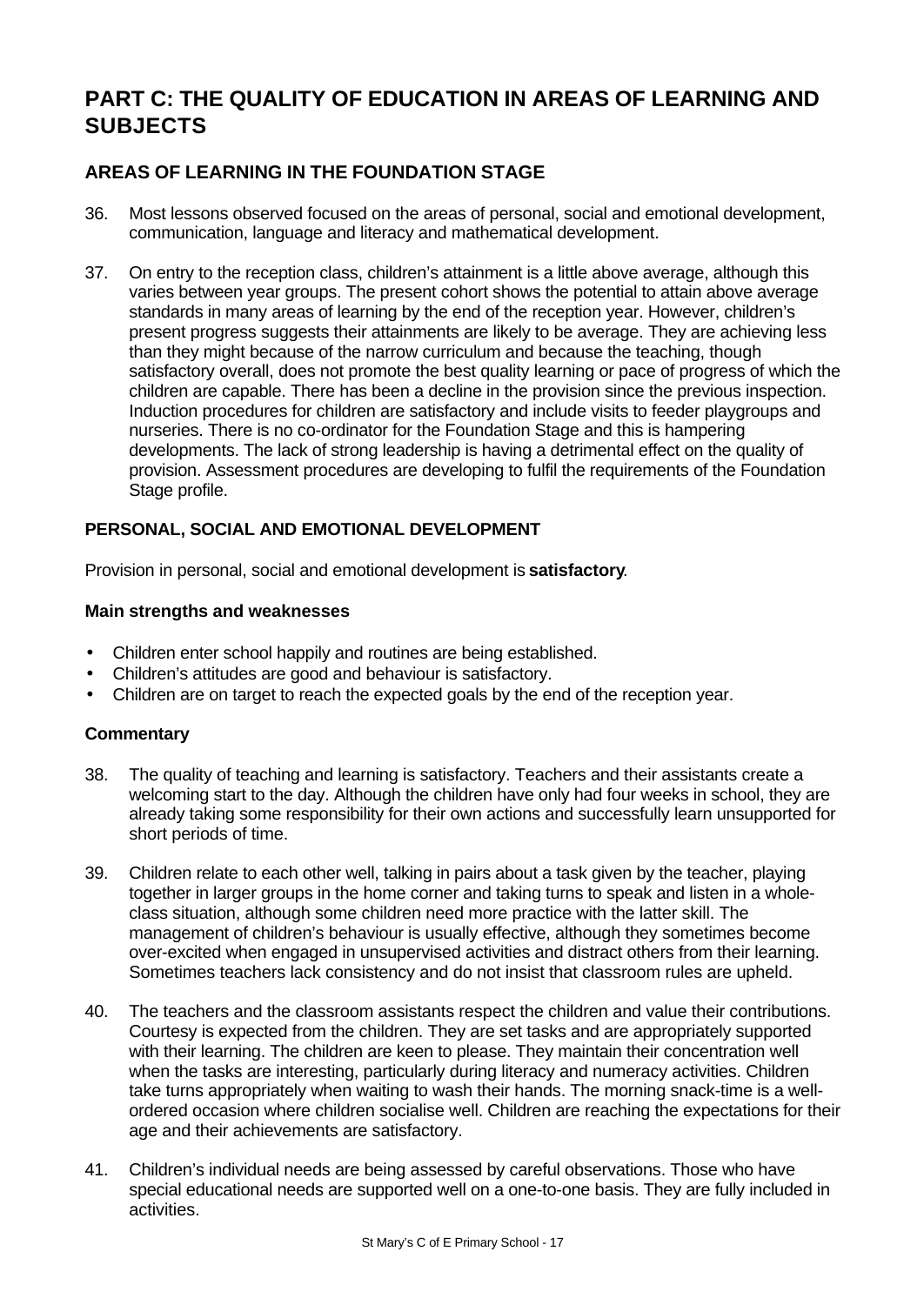# **COMMUNICATION, LANGUAGE AND LITERACY**

Provision for communication, language and literacy is **satisfactory**.

#### **Main strengths and weaknesses**

- Children are enthusiastic learners and are progressing well with early writing and spelling skills.
- Early reading skills are progressing through sharing books with adults.
- Children speak confidently but do not always listen well.
- Children are on target to reach the expected goals by the end of the reception year.

### **Commentary**

- 42. The quality of teaching and learning is satisfactory. Children are very keen to learn new letters and sounds. They join in with writing the letter shape in the air and suggest words that they know which begin with the sound. They often choose to write letters when given a choice of several activities. Children concentrate well when supported by teachers or classroom assistants. They find objects beginning with the letter of the day. More able children are beginning to build simple three-letter words using a range of different letters.
- 43. Children often listen appropriately because the teachers choose stories which interest them. They are encouraged to talk about the pictures and children readily volunteer their ideas and use a good range of vocabulary. They know about book titles and how to handle books carefully. They willingly talk about books that they have chosen and some children can retell stories in their own words. Children enjoy discussing their books individually with the teacher. However, this activity is very time consuming, taking the teacher's full attention. Other children are left to choose their own activities and behaviour sometimes deteriorates or children repeat activities that they have completed earlier in the day.
- 44. All children are encouraged to speak in individual, group and class activities. Adults interact well with children on an individual basis, extending their vocabulary and building their confidence and self-esteem. Children are encouraged to contribute their ideas about stories and topics. They speak to adults and other children with confidence, using complete sentences and appropriate vocabulary. However, some children do not always listen well, especially when teachers are talking. They lose interest at the back of the group and do not contribute to the lesson. Others call out and interrupt the teacher or other children, not waiting for their turn to speak.

#### **MATHEMATICAL DEVELOPMENT**

Provision for mathematical development is **satisfactory**.

#### **Main strengths and weaknesses**

- Children's number skills are well developed for their age.
- Many children are on target to exceed the expected goals by the end of the reception year.

#### **Commentary**

45. The quality of teaching and learning is satisfactory. Many children count to 20 and a few beyond this number. In a mathematics lesson children recognised and counted numbers up to eight and then back to zero confidently. Children count objects when looking at books and they are mainly accurate. The computer program, which produces up to five objects for children to count, provides little challenge for many of the children.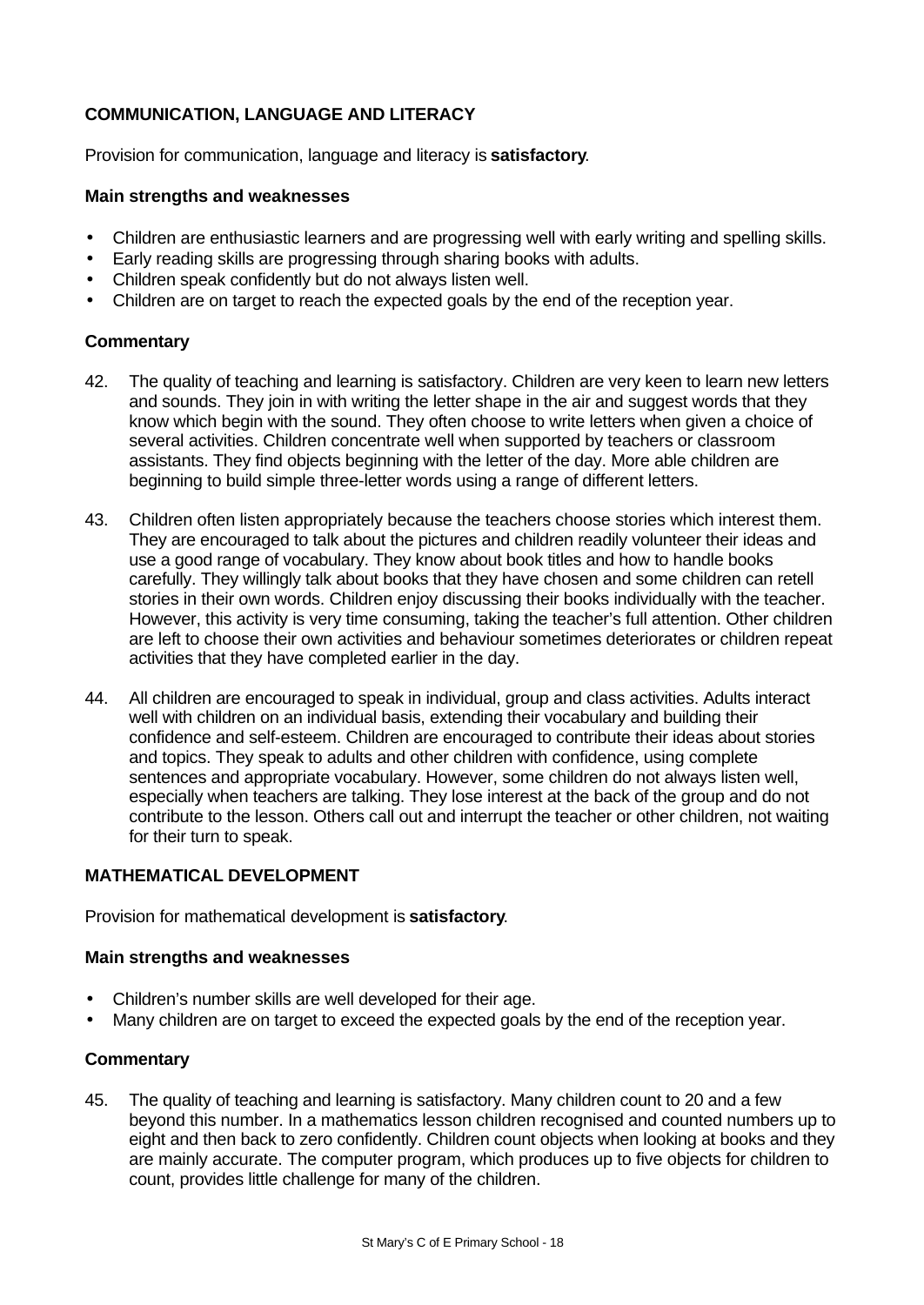46. Children are secure with the names of several two-dimensional shapes and many children name several of their properties, using the correct vocabulary such as 'edges' and 'corners'. Children's knowledge of shape is extended by singing rhymes about shapes, which help them to consolidate their learning. One teacher made the learning more exciting by obscuring part of a shape and asking children to predict which shape was hidden. They responded well to this activity. Good use was made of the digital camera to record children discovering shapes in the school grounds and drawing shapes on the playground. Children showed good skills in continuing a repeated shape pattern started by the teacher.

## **KNOWLEDGE AND UNDERSTANDING OF THE WORLD**

The provision for knowledge and understanding of the world is **satisfactory**.

#### **Main strengths and weaknesses**

- Children show an appropriate awareness of health, safety and hygiene.
- Children's skills when using computers are progressing well.
- Children are on target to meet the expected goals by the end of the reception year.

#### **Commentary**

- 47. The quality of teaching and learning is satisfactory. Children are mature enough to visit the toilet unaccompanied and they are aware of the need to wash their hands afterwards and before eating their morning snack.
- 48. Children are provided with opportunities to explore at first hand during the weekly walk to a wooded area in the school grounds. They collect autumn leaves enthusiastically, noting their changing colours. They enjoy digging in the soil and are excited when they find the newt again that they discovered on a previous occasion. Children learn about baptism through a mock christening of dolls during a visit by the local vicar. Children learn to look at features of their faces and compare these with other children. However, teachers did not exploit this activity to the full and opportunities were lost in one class for pupils to work in pairs and discover differences for themselves. Many lost interest when this was done as a whole-class activity.
- 49. Children enjoy working with the computers. They use the mouse with good accuracy for their age to click and drag objects. They can change the brush tool when creating 'face' pictures and the colours to be used on the screen. Children learn skills very quickly using the facilities of the ICT suite and make rapid progress with basic skills.

#### **PHYSICAL DEVELOPMENT**

Provision for physical development is **unsatisfactory**.

#### **Main strengths and weaknesses**

- Children's overall development is hampered by the lack of outdoor climbing equipment and a very small, uninteresting outdoor area.
- Standards overall are below expectations because of the limited opportunities provided.

- 50. Children handle scissors safely and their cutting skills are good. They use glue spreaders properly and paste their cut out shapes accurately.
- 51. The outdoor area cannot be used easily as an outdoor learning space because it is very small and has to cater for two classes. The outside space is bare and does not stimulate children's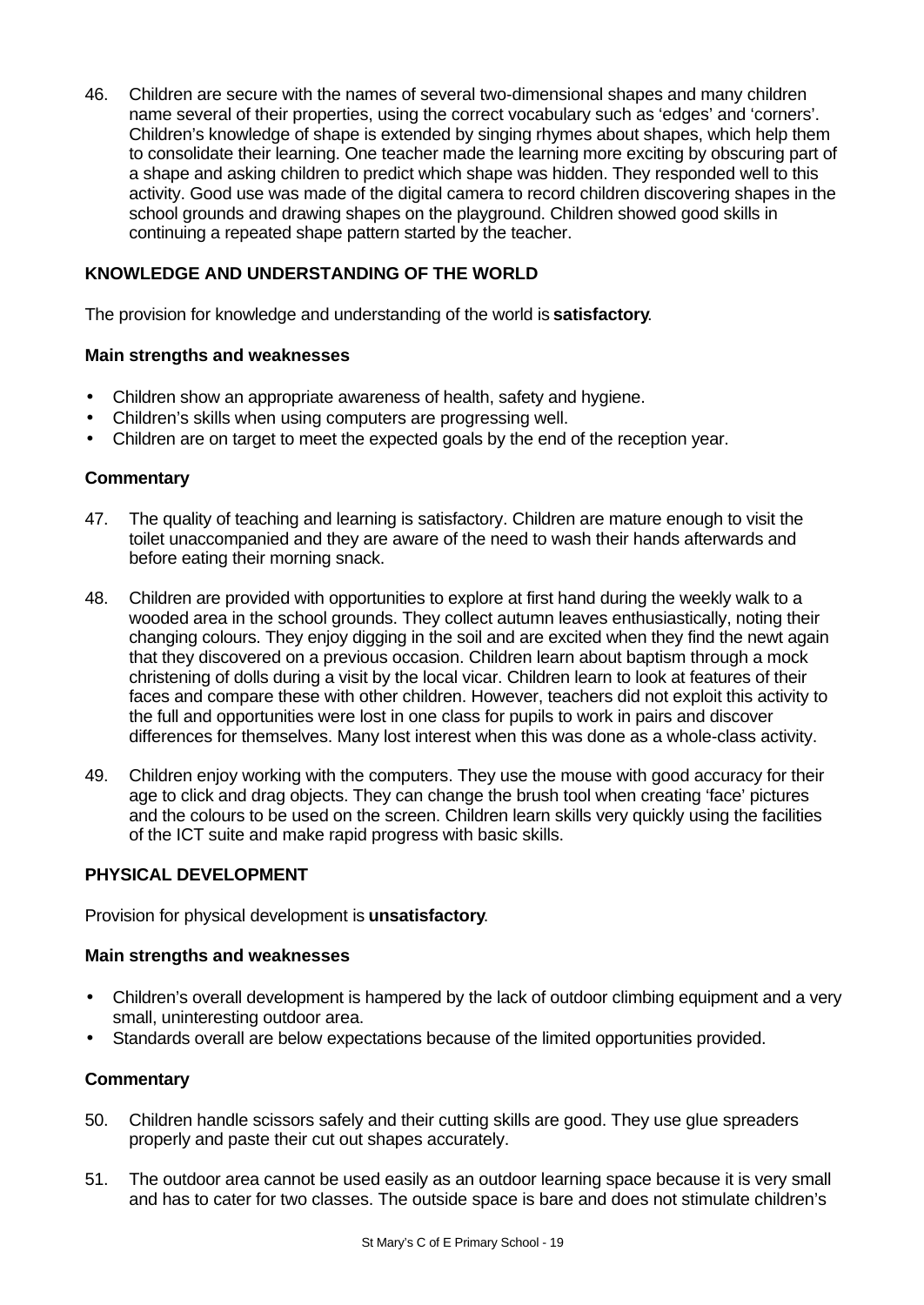interest. During inclement weather there is no covered area so that children can move in and out freely. The teachers do not include outdoor activities sufficiently in their planning. The classes take turns each afternoon to use wheeled toys outside but this activity lacks a purpose for the children. They are not able to have regular access to the outside to support activities in all areas of learning. Classes are included in the timetable for the use of the main school hall along with the rest of the school. However, this facility is not sufficient for the physical development of these young children.

### **CREATIVE DEVELOPMENT**

Provision for creative development is **unsatisfactory**.

#### **Main strengths and weaknesses**

• Children are unlikely to meet the expected goals by the end of the reception year.

#### **Commentary**

52. It was possible to observe only a little of the provision for this area of learning during the inspection. However, scrutiny of samples of work completed by the previous reception classes shows that their art was mainly teacher directed and lacked originality. The role-play areas in the classes are uninspiring and do not provide a good resource to fire children's imagination. No examples of teachers encouraging or supporting creative role-play were seen. Although it was not possible to observe much music, singing is in line with expectations for the ages of the children.

# **SUBJECTS IN KEY STAGES 1 AND 2**

# **ENGLISH**

The provision for English is **good.**

#### **Main strengths and weaknesses**

- Pupils achieve well and their standards are above the national average in reading, in speaking and listening and in writing by the time they leave the school.
- Teaching is good overall with some very good teaching in Years 4 and 6.
- Literacy is well taught across a range of subjects.
- Speaking and listening skills are developed well across the school and pupils are confident speakers.
- Pupils are keen to learn and work hard.
- The leadership and management of English are good.

- 53. Pupils' results in National Curriculum tests at ages seven and eleven have been generally above average in recent years and they have compared favourably with those of similar schools.
- 54. Pupils make good progress in reading throughout the school. Phonic skills are taught well in Years 1 and 2 so that pupils have the necessary tools to build unfamiliar words. These skills are built upon in Years 3 to 6 and the older pupils use more advanced skills, such as scanning text, well. The phonic skills help pupils with their spelling, which is to a good standard by the age of eleven. During guided reading sessions, most pupils in Year 2 read confidently, with increasing fluency and with obvious enjoyment. By the time pupils are in their final years, they confidently read extracts from texts aloud to the class with good use of expression.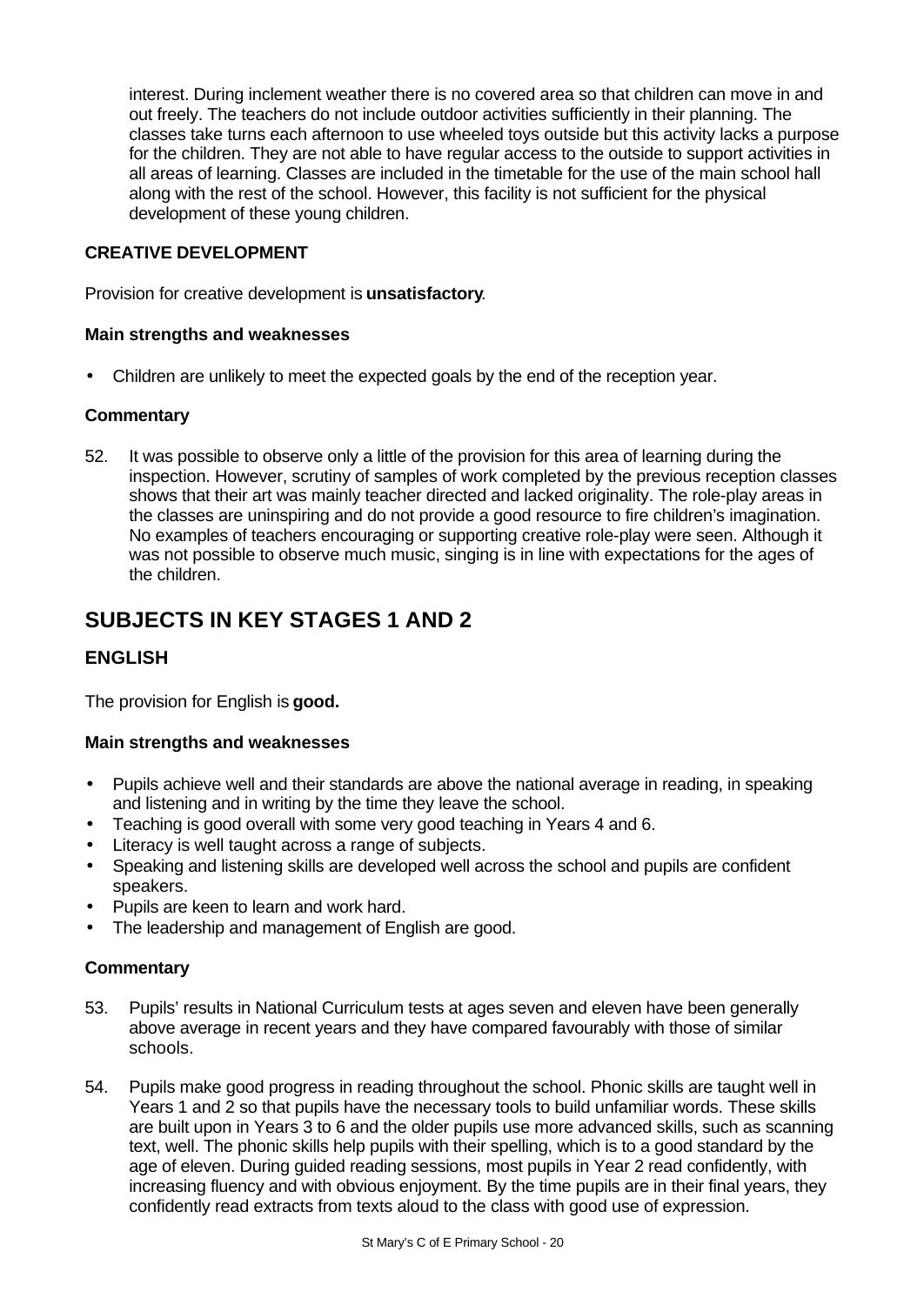- 55. The content of pupils' writing is sometimes very good for pupils in Years 5 and 6. Work is accurately punctuated, interesting descriptions are included and phraseology is being well developed. Pupils write interestingly across a range of subjects, in a variety of formats and with varied audiences in mind. Handwriting is properly formed, joined and work is presented well. This is because pupils practise these skills from an early age and teachers model handwriting well. However, a few younger pupils have unhelpful pencil grips and left-handed pupils do not always angle their work to help with writing.
- 56. Teachers plan well. There is a good structure to all lessons and a good pace to most lessons. The National Literacy Strategy forms the basis of lessons and this is modified to provide a challenge for most pupils' learning, particularly average and less able pupils. However, occasionally the work is not sufficiently well matched to the needs of the most able pupils in classes and these pupils do not always achieve all of which they are capable. The topics chosen are interesting and well presented so that pupils are motivated to learn. The setting of personal targets for pupils' progress, which they understand well, also succeeds in promoting good attitudes toward, and engagement in, their work. Pupils are enthusiastic learners, settle quickly to tasks and generally complete the work set for them within given timescales. Texts used in lessons are carefully chosen to enhance pupils' reading skills and the less able pupils are well supported so that they can participate fully. They also receive good support for learning in their withdrawal sessions. Teachers plan well for guided reading. Good use is made of time during these sessions; the activities are structured well so that pupils experience a good range of reading skills.
- 57. Throughout the school, teachers provide pupils with many opportunities to develop their speaking and listening skills. Although pupils enter school with a good range of vocabulary for their age, this is skilfully extended by the introduction of new words and teachers' high expectations in the use of spoken language in a variety of contexts. Consequently, pupils speak confidently, use interesting vocabulary and project their voices so that they can be heard clearly when speaking to the class.
- 58. The subject is well led by a literacy team representing Years 2, 4 and 6. This aids continuity across the school. The team consists of very good practitioners and they manage the subject effectively. This has enabled improvements to be made in the standards attained by pupils following a dip after the last inspection. The strengths and weaknesses of the subject are recognised. There is good use of assessment data to provide additional support for learning, where necessary, and to set targets for all pupils.

#### **Language and literacy across the curriculum**

59. Teachers ensure that pupils have good opportunities to use their literacy skills in other subjects. In their practice with reading skills, older pupils are given opportunities to extend their knowledge in other subjects such as history and geography because there is a good choice of non-fiction books available to them. Examples of good pieces of writing were seen in pupils' science books, displays of personal, social and health education work, history and geography. Good use is made of brief, paired discussions by pupils across the curriculum. In subjects such as mathematics, teachers extend pupils' subject vocabulary range and insist on the correct use. Listening skills are developed by teachers' consistent expectations of when pupils are required to listen and their insistence that pupils focus well when the teacher is talking.

#### **MATHEMATICS**

Provision in mathematics is **good**.

#### **Main strengths and weaknesses**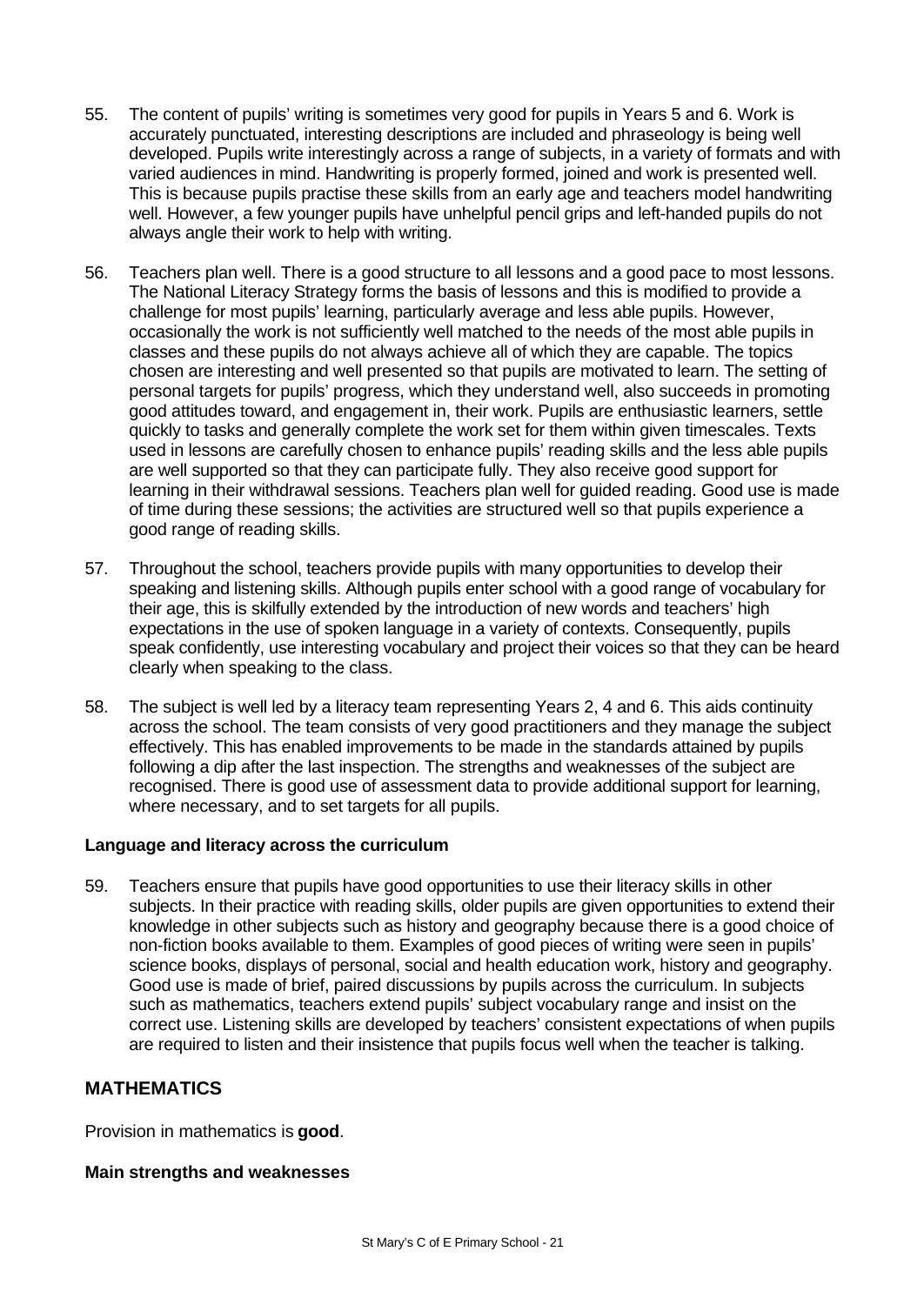- Pupils, including those with special educational needs, achieve well and overall standards are above average.
- Teaching is of good quality.
- Pupils apply themselves well showing sustained concentration and positive attitudes.
- Teachers implement the National Numeracy Strategy well in their planning and practice.
- Assessment and tracking of pupils' attainments is used effectively to identify strength and weakness in pupils' attainments and to modify provision and planning.
- The use of ability sets in Years 3 to 6 has improved the match of tasks to ability for pupils.
- Target setting and marking that helps pupils to know what they need to learn is coming into place in the infants but is not consistently used in the juniors.

#### **Commentary**

- 60. Pupils' results in National Curriculum tests at ages seven and eleven have been average or above in the last two years and in both years they were better than those for similar schools.
- 61. By the end of Year 2 pupils have a good range of skills and knowledge across all the areas specified by the National Curriculum. Their understanding of number facts and the use of them to solve problems using addition and subtraction is particularly strong. This is because of the good teaching that challenges most pupils through 'quick maths' and, with the use of whiteboards, teachers vary the level of problems so that all groups of pupils have the success that is essential for good levels of learning. Pupils show in their workbooks their good understanding of shape and measure. The teachers' teamwork in improving levels of presentation in these books has helped to improve standards. It allows pupils to be proud of their effort and show their achievement.
- 62. This good standard of routine in mental methods and presentation is carried through into the juniors so that they continue to develop good working and thinking habits. Teachers are consistent in their high expectations, little time is wasted and learning is good. The school's recent initiative on speaking and listening is consolidated well when pupils explain their mental methods for calculations and problem solving. In this way pupils develop a good mathematical vocabulary that helps them to build clear concepts and understanding. They build on their previous learning to apply numerical methods to solve problems involving ratio, line graphs, shape and area. The highest attainers solve algebraic problems with unknowns such as the external angles of triangles. Pupils' understanding of metric measure is good.
- 63. The quality of teaching is good with some very good teaching seen. Teachers' knowledge is good. In the best lessons all groups of pupils are challenged, including the very able, with extension tasks for pupils to transfer to. Lower attaining pupils are always challenged in their thinking and work well, but in less successful lessons the more able mark time. They are not consistently stretched by the tasks set, as discussions with pupils confirmed. This is sometimes the case in over-long whole-class discussion where questioning is sometimes unchallenging and pupils' opportunity to 'bounce ideas off each other' is lacking. The good practice seen in English where pupils have clear individual learning targets that involve them in personal goals for improvement is not yet consistently established in mathematics.
- 64. The quality of the teaching and the curriculum, and the standards achieved, have improved significantly since the previous inspection. This reflects well on the good leadership and management of the enthusiastic co-ordinators who have clear, well thought out plans to develop the subject further. Further checks on teaching and learning could help to extend to all lessons the very good practice in questioning and discussion seen in very good lessons that inspire pupils of all abilities.

#### **Mathematics across the curriculum**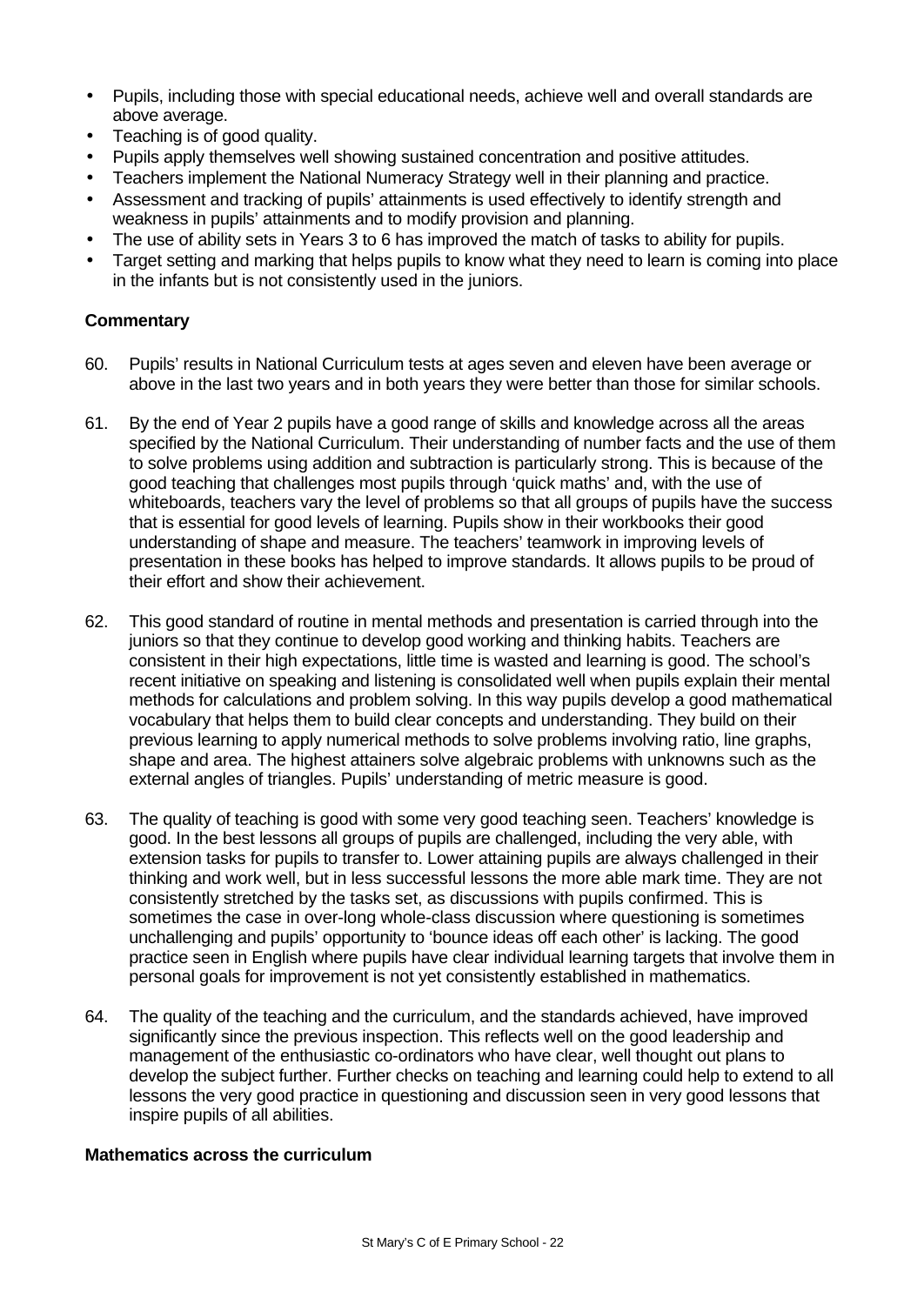65. The good implementation of the National Numeracy Strategy builds a wide base of skills and understanding that is used well in some tasks in science and geography where pupils make measurements or arrange and interpret data. There are missed opportunities to link learning in mathematics and ICT in ways beneficial to progress in both subjects.

# **SCIENCE**

The provision for science is **good**.

#### **Main strengths and weaknesses**

- Pupils achieve well and the oldest pupils' results in national tests are above average.
- Teaching and learning are of good quality.
- Pupils are interested and enthusiastic about the work.
- Assessment of pupils' progress and checks on teaching and learning are not adequate.

### **Commentary**

- 66. Pupils' results in National Curriculum tests at age eleven were above average in 2003 and were better than those for similar schools. The work of pupils aged seven justifies the teachers' own formal assessments that overall standards are above average.
- 67. Pupils develop good knowledge, understanding and skills in the subject. They respond well to teachers' high expectations of the knowledge they can acquire and of their ability to use the proper scientific terms to represent that knowledge. Understanding is also well developed as older pupils showed when asked to explain the various ways plants reproduce or what causes condensation on the inside of a car windscreen on cold mornings. Skills of investigation are sound. Asked to evaluate an imaginary investigation, the oldest pupils are able to provide a good critique showing a sure understanding of the principles of a fair test. They respond thoughtfully when asked to design an investigation of their own.
- 68. Teaching is well planned to cover the curriculum systematically and to stimulate the interest pupils show. Pupils' good attitudes and behaviour are evident in the careful, accurate writing, diagrams and drawings they do. Good guidance on recording work allows pupils good opportunity in their writing to practise their writing skills while rehearsing their scientific understanding. Good use is also made of their ICT skills when they research scientific information from databases or via the Internet but there are missed opportunities to use ICT skills to tabulate, present graphically or analyse data from their investigations. Planning provides well for less able pupils and those with special educational needs and these pupils receive extra help. Planning is not consistently successful in devising ways to challenge fully the most able pupils and these pupils sometimes achieve less than they should.
- 69. The subject co-ordinators give keen leadership to the work. They support teachers well with planning and provide guidance and resources that lead to a consistency of approach. However, they have no proper system for assessing pupils' progress in science throughout the school and checks on teaching and learning are insufficient. Consequently, the school lacks a precise awareness of strengths and weaknesses in teaching and learning on which to base future work or planning for improved practices.

# **INFORMATION AND COMMUNICATION TECHNOLOGY**

Provision for information and communication technology is **good**.

#### **Main strengths and weaknesses**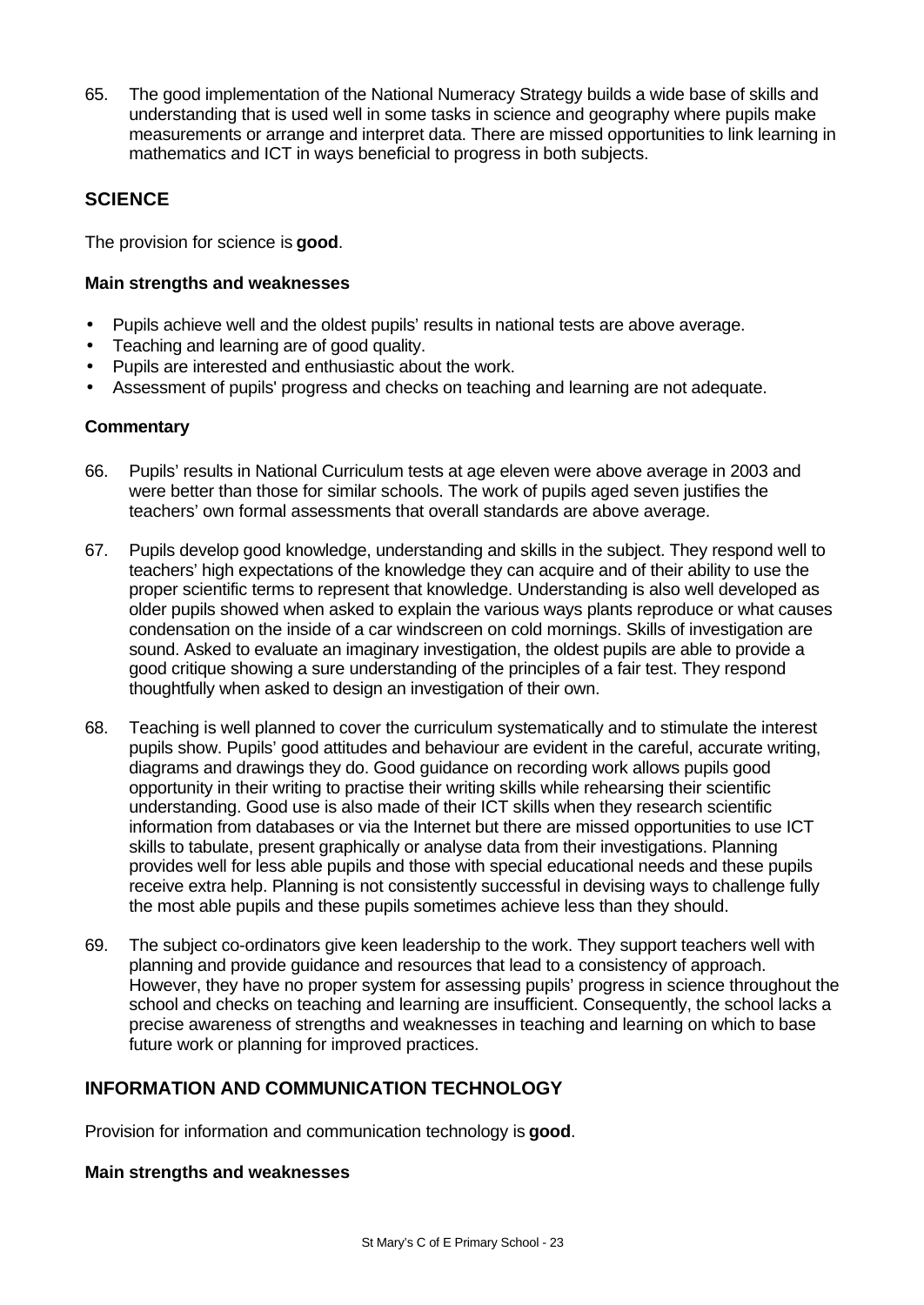- Pupils achieve well and standards exceed the levels expected nationally for pupils' ages.
- Teaching and learning are of good quality.
- Pupils are enthusiastic about the subject.
- The provision is well led.
- Lack of systematic assessment of pupils' progress across the school is a weakness.

#### **Commentary**

- 70. Evidence from across the range of year groups shows that almost all pupils demonstrate good competency for their ages in a good range of skills within the subject. They progress well in understanding how to access and employ a range of computer programs for different purposes. The oldest pupils confidently exploit their understanding of how to select program tools and options and apply them to incorporate text, graphics and sounds to construct attractive and informative presentations. They know how they can expand the material at their disposal by searching the Internet and they use this facility to acquire information they need, for example while studying topics in science or humanities.
- 71. Teaching and learning are of good quality. Teachers know the subject well and plan appropriate tasks to which pupils respond with a high level of interest and enthusiasm. This is evident in the way many attend the valuable after-school computer club which is oversubscribed so that a rota of membership is necessary. Good use is made of the wellresourced computer suite. The regular lessons here often make valuable links with many of the subjects of the curriculum as, for example, when pupils wordprocess their writing or explore databases for information in several subjects, or use paint programs to support work in art. Activity in the computer suite is sometimes supplemented by the work of individuals or small groups at computers in the classrooms but this equipment provides less potential and this is not a strong feature of the work as a whole. Although, overall, there are sound links between ICT and other subjects, opportunities are missed for the use of ICT to support work in mathematics and science, particularly in data handling.
- 72. The subject co-ordinators provide good, enthusiastic leadership of the subject, supporting staff well with guidance and resources. Although useful portfolios illustrating the work covered in each class are kept, management of the subject is hindered by insufficient assessment of pupils' progress to guide future teaching and to contribute to checks on the effectiveness of the teaching and learning.

#### **HUMANITIES**

# **Geography and history**

Only two lessons were observed in each subject and consequently no overall judgements about teaching and learning are made. As the inspection took place early in the school year there was little previous written work available and no judgement is therefore made about pupils' achievement. However, evidence from pupils' work, curriculum planning and talking to pupils shows that provision for geography and history is **satisfactory.**

#### **Main strengths and weaknesses**

- Pupils show a sound level of knowledge and most show enthusiasm for the subjects.
- Limited time has been allocated to the subjects in recent years.
- There is insufficient challenge in the teaching to allow more able pupils to attain the above average standards that they are capable of.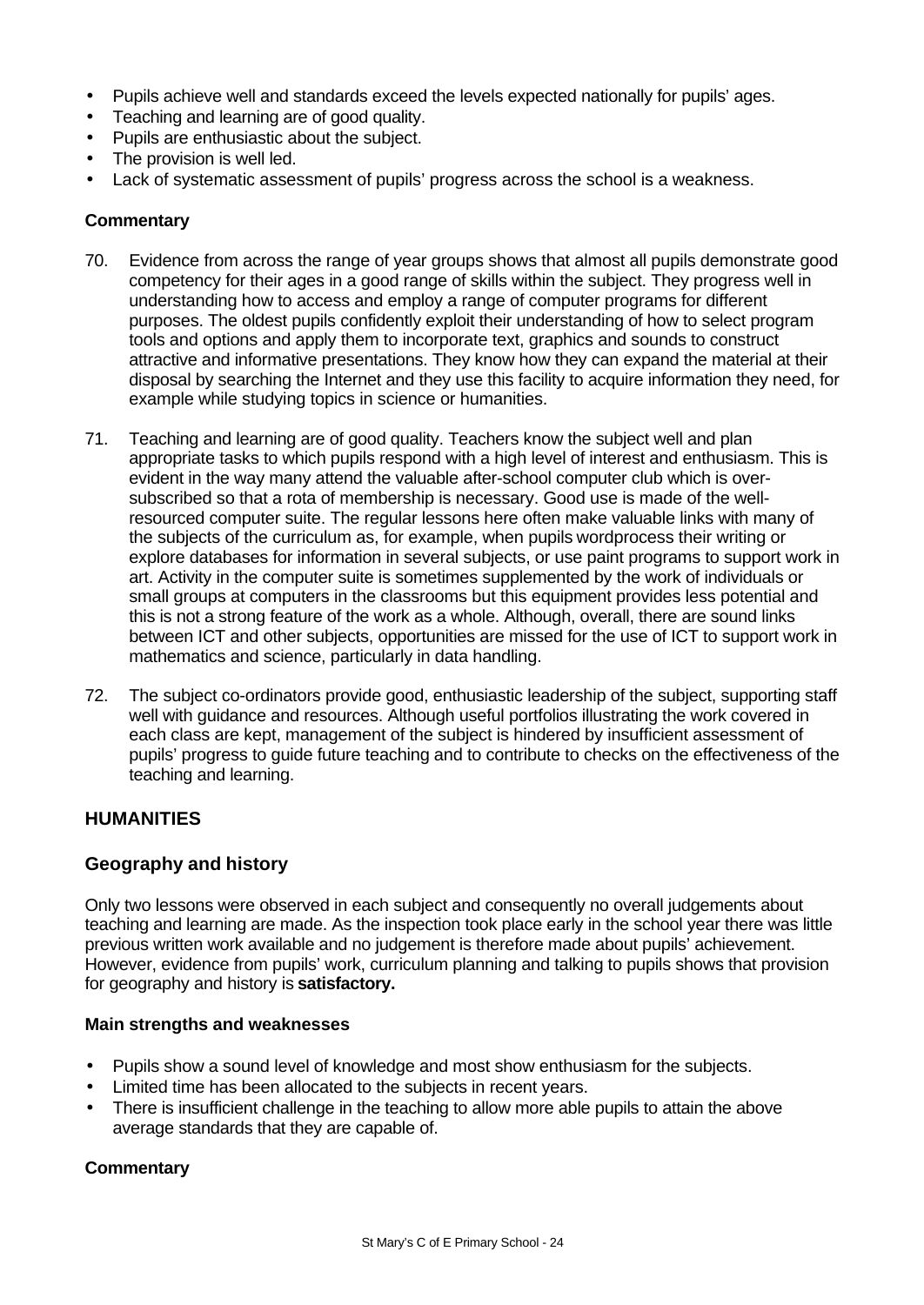- 73. Pupils have acquired appropriate knowledge of their local environment by the end of Year 2 and recognise the British Isles and some major cities. Their interest in the wider world is extended by the study of countries such as Italy. By Year 6, pupils recognise the position of many countries in the world and they talk knowledgeably about life in countries such as India. Similarly, in history, younger pupils know about famous people from the past and have an interest in Victorian life, stimulated by viewing historical artefacts during an educational visit. Year 6 pupils show enthusiasm for learning about life in Britain since World War Two and compare the differences between life in the 1950s and the present day. Most pupils are keen to learn. Year 6 pupils use computers to aid their historical research and listen attentively to voices from the past belonging to famous people such as Martin Luther King and Elvis Presley. However, during a geography lesson, a few Year 5 pupils with challenging behaviour did not settle well to tasks and distracted others from their learning.
- 74. Geography and history have had less time allocated to them in recent years because the school has been focusing its attention on developing literacy and numeracy skills. This has resulted in a lack of depth to the taught curriculum and provision in history which is not as strong as reported at the previous inspection. Although the requirements of the National Curriculum are met, teachers have focused their attention on knowledge-based activities and there has been less comparative work and in-depth discussion to allow pupils to reach and express their own views about the topics covered. Most of the planning and recorded work by pupils shows that there is a similar level of difficulty in the work set. Although more able pupils often record more in their books, their depth of understanding is no more than for other pupils. However, in one Year 6 lesson, the teacher did challenge more able pupils to consider the impact of aspects of 1950s innovations on the lives of the people. The assessment procedures are not thorough or consistent through the school. Therefore, teachers do not have a good basis on which to plan the challenge of activities for pupils.

# **CREATIVE, AESTHETIC, PRACTICAL AND PHYSICAL SUBJECTS**

75. In art and design, three lessons were seen and examples of past work were examined. Four lessons were seen in music and five in physical education. In design and technology no lessons were seen and as the inspection took place early in the school year very few examples of past work were available; no overall judgement about provision is therefore made in this subject.

# **Art and design**

Lessons in art and design were seen in Years 1, 2 and 6. From this evidence and from examination of past work pupils have completed, the provision for art is **satisfactory**.

#### **Main strengths and weaknesses**

- The teaching seen was good and led to a creative and enthusiastic response from pupils.
- There is too little use of the work of known artists to inspire pupils.

#### **Commentary**

76. Collections and displays of pupils' past work in the subject point to satisfactory standards. However, in the three well-taught lessons seen work was of a good standard and pupils achieved well. Stimulating and creative tasks led to positive pupil attitudes and good learning. In Year 1 the teacher skilfully used a painting by Picasso to discuss with pupils the qualities of facial expression. Pupils were able then to sketch a self-portrait using a mirror. These were of good quality. Year 2 pupils' sketching of fruits and sections through them demonstrated their good visual perception and skills. Their selection and use of materials to interpret these were imaginative. Because the teacher gave them good opportunity to describe and compare they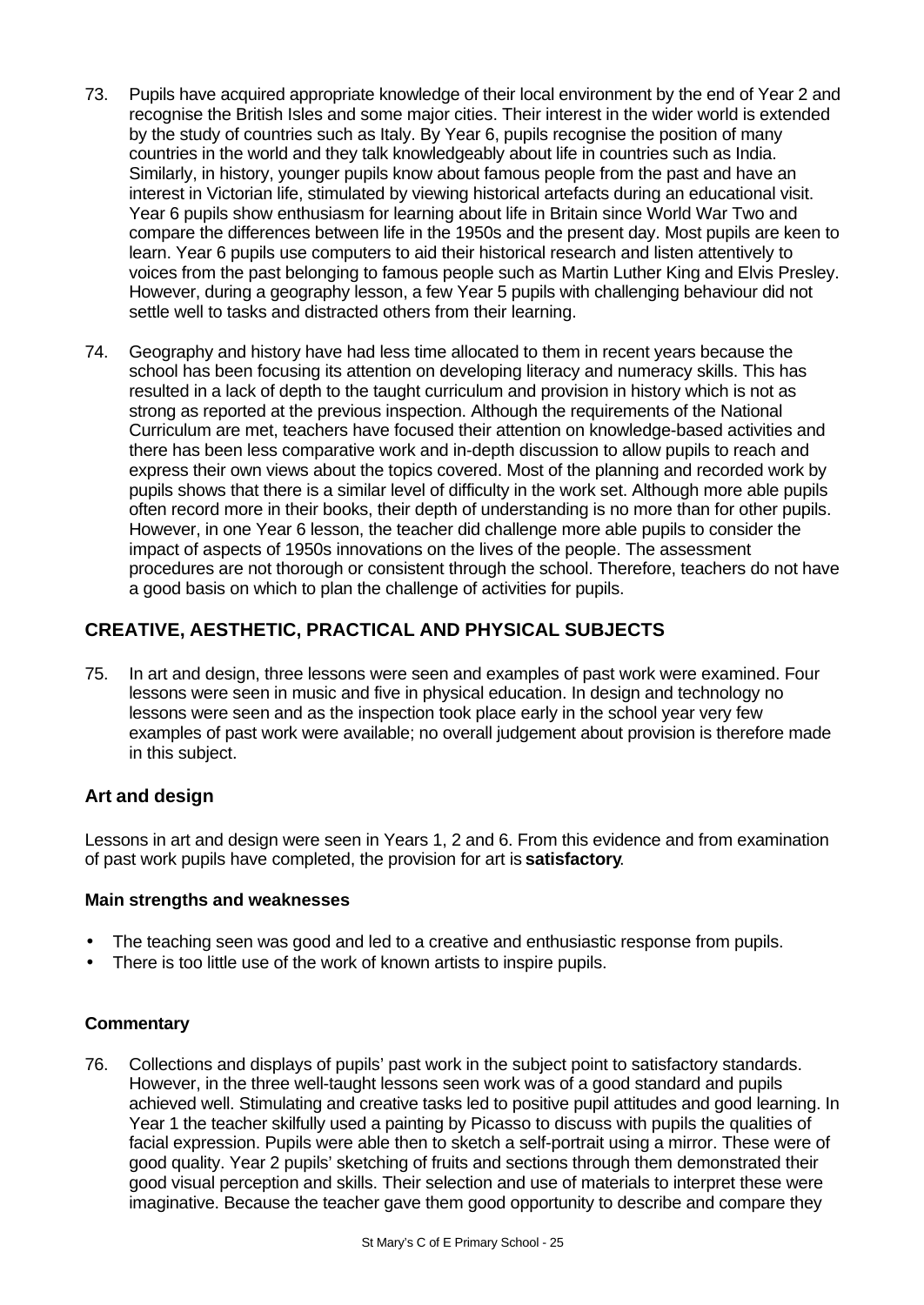took pleasure and pride in their individual creations. In Year 6 the teacher also challenged all pupils in making and decorating hats. A wide range of materials enabled pupils to exercise good aesthetic discrimination in designing and making the hats. The good practice of sharing their creative ideas in explaining how their hats exemplified purpose consolidated pupils' speaking and listening skills.

- 77. The subject has not been a priority in school improvement or staff development in recent years This is reflected in provision that lacks the strength reported at the previous inspection and some inconsistency in the standards achieved between classes. Overall, a satisfactory curriculum is in place but little work was seen using artists' styles to generate and widen pupils' knowledge of techniques and effects.
- 78. Leadership of the subject is satisfactory. The co-ordinator uses allocated management time to monitor pupils' work to ensure that skills and experience build on previous learning well as they move through the school. There is no assessment of attainment to help pupils to know what they should do to improve further.

#### **Music**

Provision for music is **satisfactory**.

### **Main strengths and weaknesses**

- Teaching in the lessons seen was good.
- Pupils are enthusiastic about the subject and try hard.
- There is a lack of systematic assessment of pupils' progress.

- 79. Pupils achieve satisfactorily. In the lessons seen in Years 1 to 4, pupils met national expectations for attainment in relation to their ages. They make appropriate progress in the practical musical skills of singing and performing with instruments showing, for example, a satisfactory awareness of pitch and rhythm. Most pupils join in the singing and most sing in tune. When singing well-rehearsed hymns in school assemblies or hymn practices, singing is sensitive and expressive as pupils remember to adjust the volume and tone of their singing to the different moods and meanings of different songs. No evidence was available during the inspection of pupils' skills of composition or the quality of their appreciation and understanding of music played to them.
- 80. In the lessons seen, teaching was of good quality. It was well planned with appropriate and challenging tasks and pupils were well managed so that they were keen and showed good concentration and perseverance as they tackled difficult exercises in rhythm. All of these positive qualities were seen in abundance in a very good lesson in Year 4 when pupils maintained concentration and perseverance impressively in response to a very challenging task of reproducing the rhythm of a seven-beats-in-a-bar jazz number by Dave Brubeck.
- 81. The school recognises that changing national priorities within the curriculum, and school staff changes, have reduced the quality of its music provision since the previous inspection. An effort is being made to reinvigorate music in the school. This has included acquisition of a thorough scheme of work and resources which give strong support to teachers' planning and resourcing of lessons. This was seen to be in effective use during the inspection. A recent staff appointment has also brought additional musical expertise to the school. Valuable enrichment of the music curriculum is given by extra-curricular opportunities, including opportunities for instrumental tuition on recorder, flute or guitar and participation in substantial musical performances for parents or in association with other schools in the county.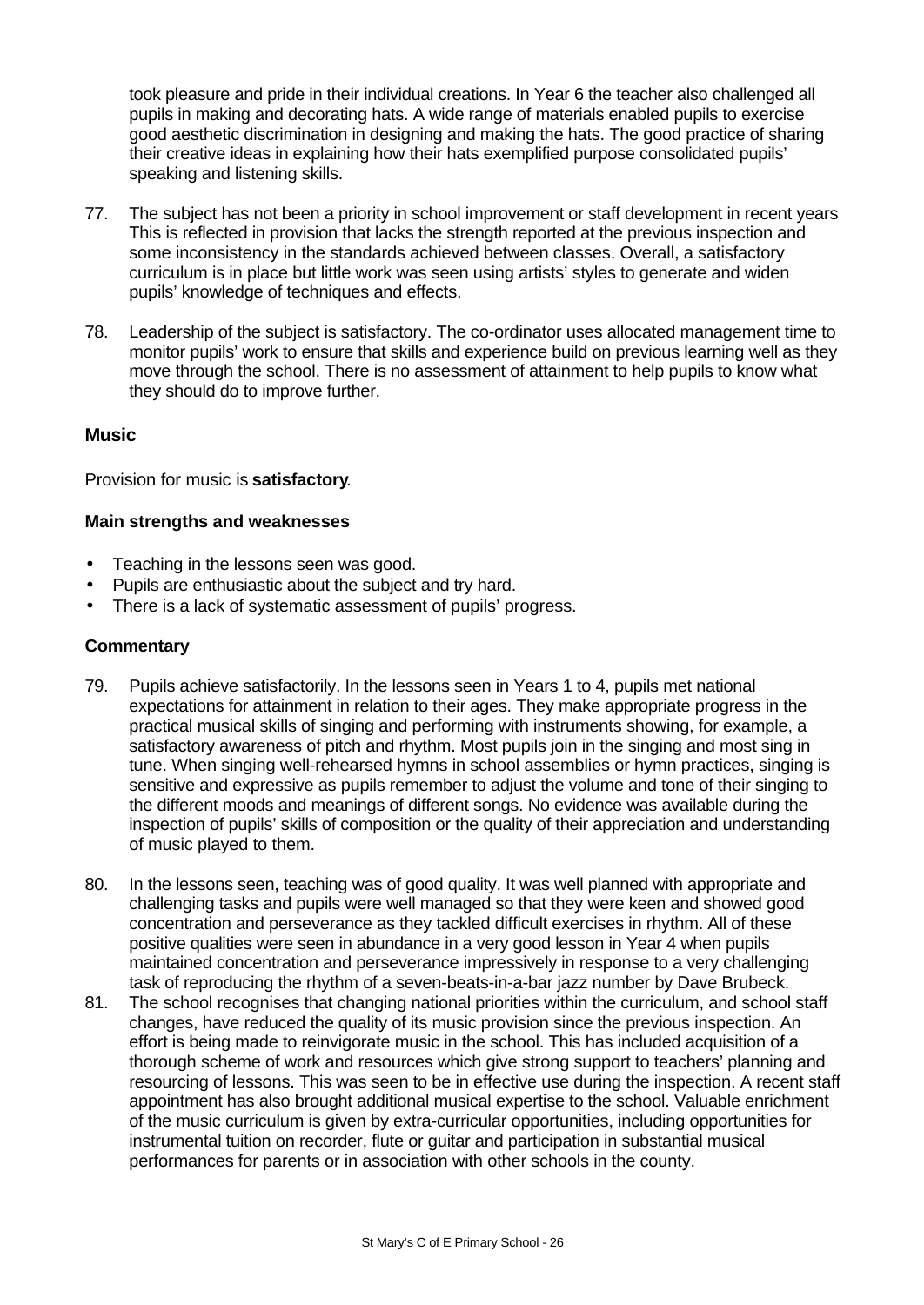82. There is no systematic assessment of pupils' progress (other than for optional instrumental tuition) to show how effective teaching and learning are or to inform planning of future provision.

# **Physical education**

Provision for physical education is **good**.

#### **Main strengths and weaknesses**

- Pupils achieve well and the standards of the oldest pupils exceed the standard expected nationally, maintaining the position at the previous inspection.
- Dance is a strong feature of the curriculum and standards are good.
- Teaching is well planned to support the progressive learning of skills.
- Extra-curricular activities support pupils' learning very well.
- Systematic arrangements for the assessment of pupils' progress are not in place.

### **Commentary**

- 83. Lessons in dance and gymnastics were observed during the inspection. In a dance lesson seen, Year 4 pupils skilfully mirrored each other's movements to the music for 'Macavity' from the musical 'Cats'. They interpreted the mood and music with good ability. This is extended by older pupils in the lively, well-attended dance club when they learn a complete routine with individual flair and good expression. It was not possible to see any games, athletics or swimming. By the end of Year 6, assessment records show that most pupils' attainment in swimming meets the requirements of the National Curriculum. Observation of extra-curricular activities shows that pupils' abilities are above the standards expected in both games and dance. A significant minority achieve high standards. Boys and girls in Year 6 demonstrate good skills in control of the ball and in positional and teamwork skills. The subject co-ordinator, who organises district school athletics, ensures that pupils have good opportunities to practise and develop these skills. Pupils with special educational needs make good progress as they have good support and good access to the curriculum. Good residential provision at the Fairthornes Centre ensures that pupils have experience in adventurous and outdoor pursuits.
- 84. Teaching is good overall in Years 1 and 2 and Years 3 to 6, and very good in dance, where musical and dramatic stimuli are used very well in the teaching. High expectations of pupils, together with challenging activities, foster good learning and ensure pupils' sustained concentration and enthusiasm. Good attitudes and behaviour lead to a good pace to the learning. The good demonstration by teachers of skills, and good opportunities for pupils to observe and evaluate others' performances, enables pupils to learn from each other and consolidate their progress. Teachers are very aware of the importance of health and safety and ensure that activities proceed safely and that pupils are well aware of the effect of exercise on the body and the importance of the warm-up and cool-down elements of lessons.
- 85. Leadership of the subject is good. Beneficial opportunities exist for the co-ordinator to observe teaching and monitor planning and this helps teachers to improve lessons and pupils' performance. There is a well-planned curriculum to ensure progressive steps are taken in the learning of skills. However, there are no records of achievement that inform pupils what they need to do to improve or what skills have been acquired. Good organisation of the extensive extra-curricular activities and the commitment of staff and parent helpers contribute very effectively to the subject.

# **PERSONAL, SOCIAL AND HEALTH EDUCATION AND CITIZENSHIP**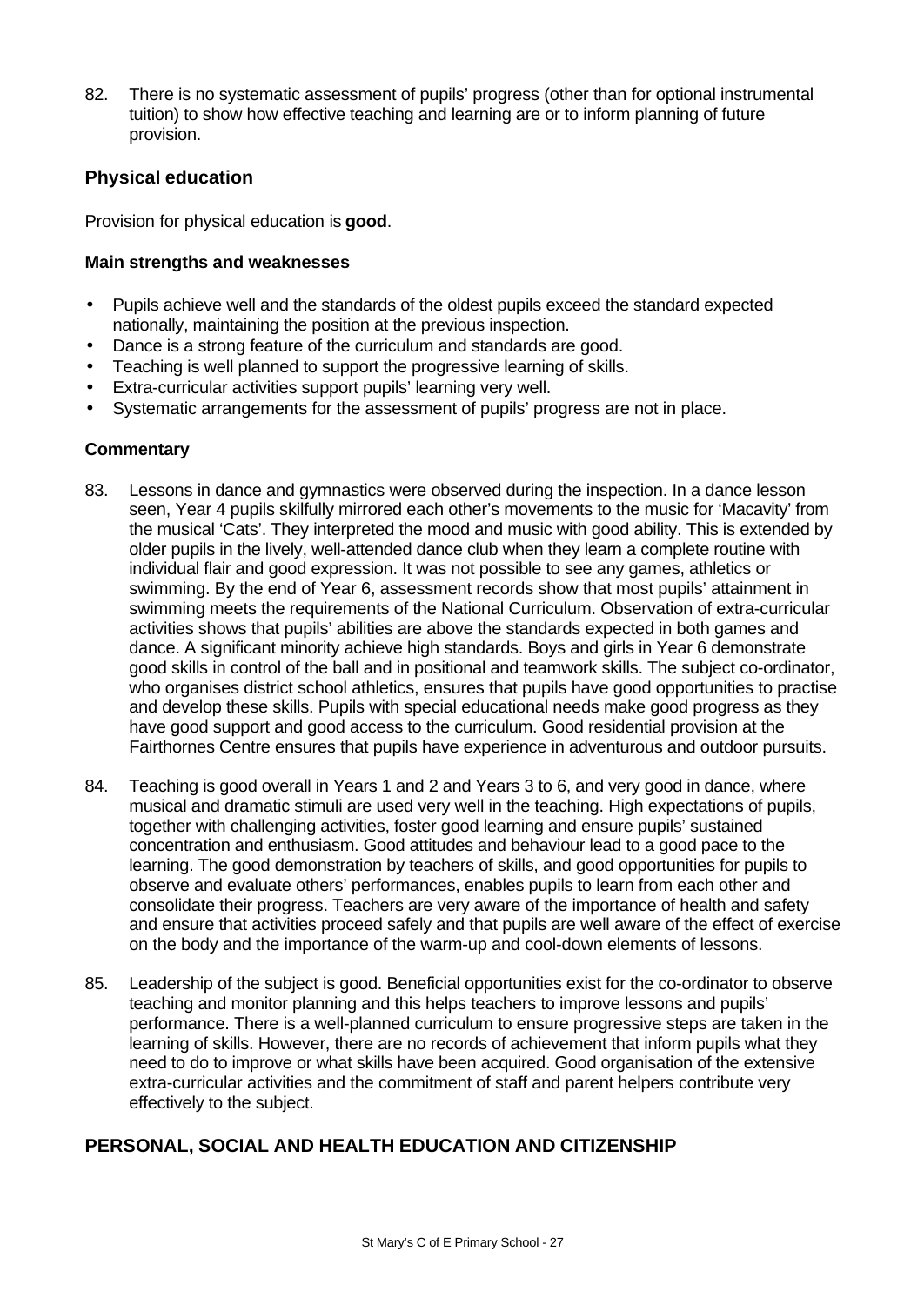Only two class lessons were seen in personal, social and health education. However, a further session on developing social skills for a small group of pupils with behavioural difficulties was also seen. These events, together with discussions with staff and pupils, show that provision is **good.**

#### **Main strengths and weaknesses**

- Teaching encourages pupils to think carefully about personal dilemmas and social responsibilities.
- Pupils who need it are given very good extra help to develop social skills.

# **Commentary**

86. Teachers are skilled at using examples and posing questions that promote lively discussion and debate amongst pupils. This gives good help to pupils in reflecting on rights and wrongs, in understanding others' points of view and in thinking deeply about difficult choices they may have to confront and the consequences of their decisions. Teaching of social skills to pupils who find compliance with classroom rules and routines difficult shows commendable sensitivity, patience and persistence. These pupils are given plenty of encouragement and help to develop the self-discipline they find so difficult.